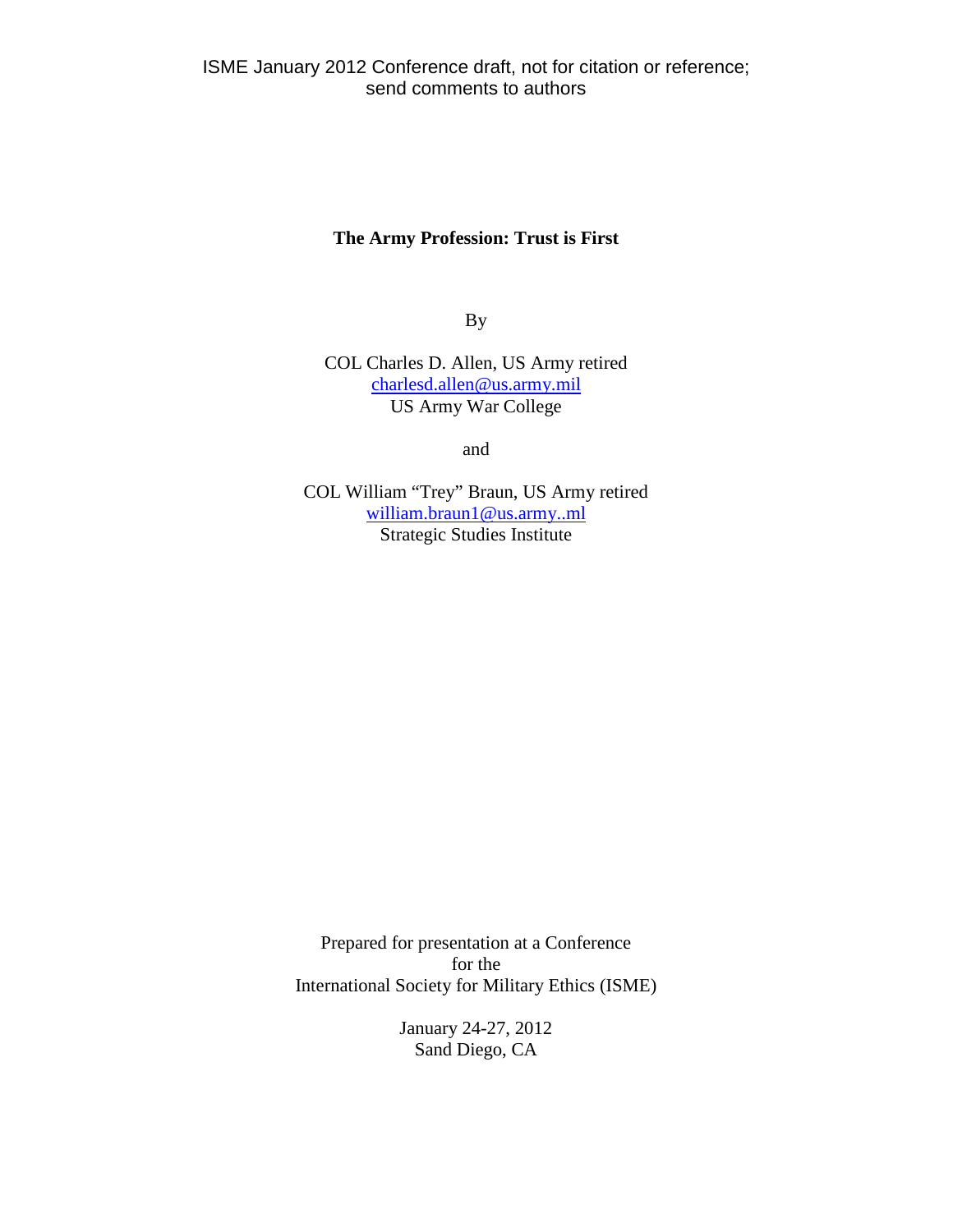## **The Army Profession: Trust is First**

In 1992, then-Major Mark Rocke's, "Trust, the Cornerstone of Leadership," was recognized as the MacArthur Military Leadership award-winning essay.<sup>[1](#page-30-0)</sup> That paper was written in aftermath of successful operations in Iraq (Desert Shield/Desert Storm) and in the midst of the of post-Cold War drawdown of the U.S. Army. Rocke's exploration of trust challenged the conventional wisdom that effective leadership enables trust by reversing the direction of causality and posited that building trust provides the foundation for effective leadership. His analysis was primarily at the unit level and focused on three dimensions of trust—integrity, competence, and predictability—by subordinates in their commanders. Rocke provided the simple statement that trust is the expectation "held by leaders and those led."<sup>[2](#page-30-1)</sup>

Nearly two decades later, the Profession of Arms (PoA) Campaign has reemphasized trust as a critical attribute of the Army Profession. The PoA Campaign had its official kickoff in January 2011 under the leadership of then-Commanding General, Training and Doctrine Command (TRADOC), General Martin Dempsey. When Dempsey subsequently became the 37<sup>th</sup> Chief of Staff, Army his initial guidance to the force stressed Trust, Discipline, and Fitness as the three areas that he would discuss with commanders during visits around the Army. His successor, General Ray Odierno, in his "Initial Thoughts" memo called trust "the bedrock of our honored Profession."[3](#page-30-2)

In the first section, this paper presents the findings of the PoA Campaign as distilled from the analysis of several data sources—two Army-wide surveys, a survey of senior leaders, focus groups of Army personnel, and multiple senior leadership forums. The second section offers an examination of trust with the Army's external stakeholders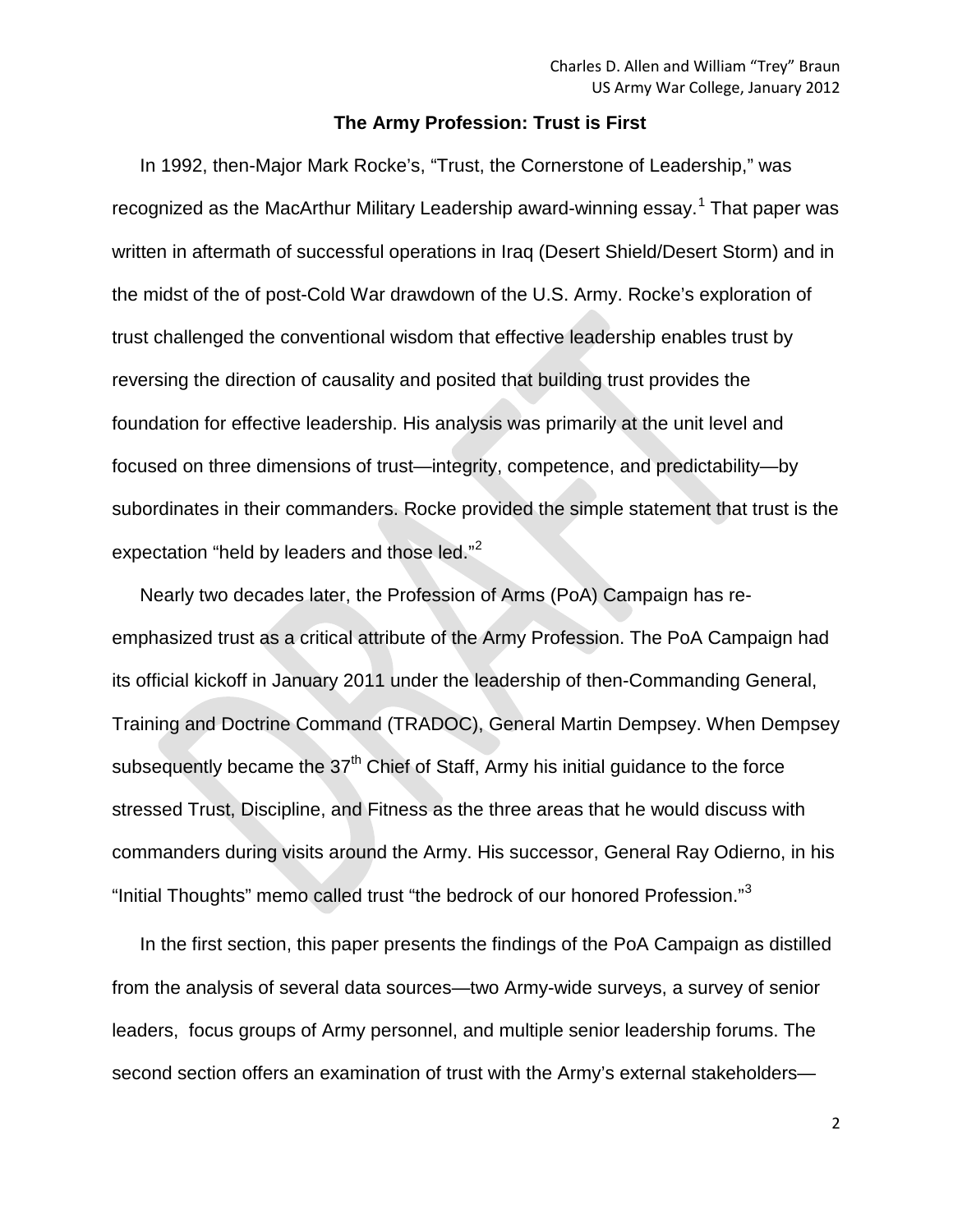public trust. The purpose of the paper is to identify the challenges and opportunities related to trust as the Army seeks to provide enterprise leadership for the decade ahead.

# **Trust endures**

Over the course of the PoA Campaign, senior leaders embraced trust within the Army and trust of the Army as essential characteristics of the institution. While Rocke's analysis focused on officer leadership of units, the PoA campaign cast a broader net to include the varied cohorts that make up the Army across its organizations and rank/grade structures. As in the 1990's, the Army is expected to transition from an era of substantial operational deployments to an era characterized by a training army, operating in an environment of reduced forces and fiscal resources. And, as Rocke asserted then, how the Army Profession fares in the coming decade will be based on trust the institution engenders with its member constituents (uniformed and civilian) and with its external stakeholders—the America people. Trust will serve as a pillar and a capstone for leadership of the Army Profession.

======Insert Figure 1 about here. The Army Profession======

The U.S. Army War College (USAWC) was chartered to examine the key attribute of trust at the institutional level. "The Profession of Arms" White Paper identified trust as "clearly the most important attribute we seek for the Army."<sup>[4](#page-30-3)</sup> While TRADOC's guidance directed the USAWC to focus on specific external environments (e.g., civil-military, media-military), it is equally important to consider trust relationships in the context of interagency, intergovernmental, multi-national, and coalition activities in which the Army and its senior leaders engage. Figure 1 identifies five essential characteristics of the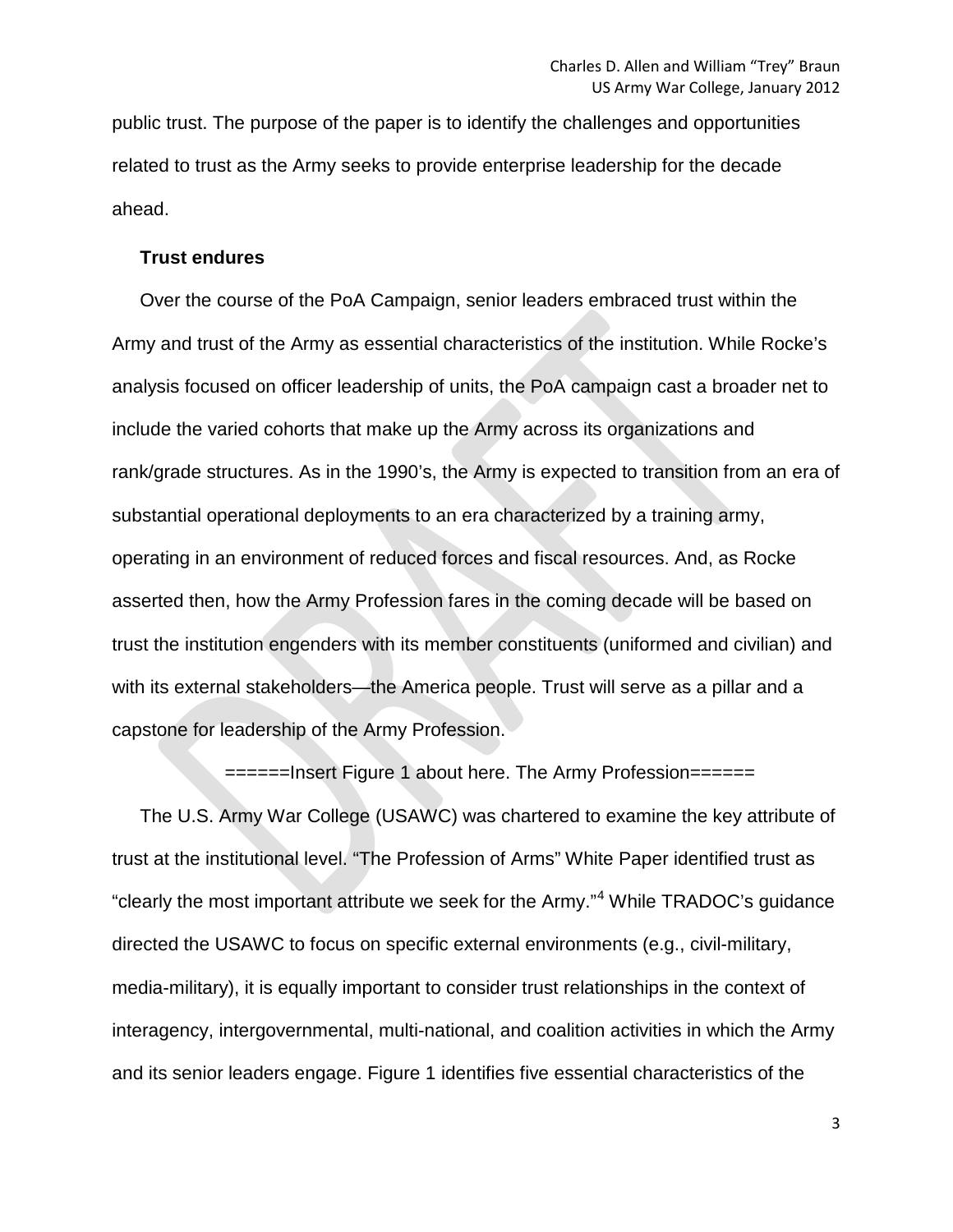Army Profession that the community of practice developed to represent the basis for establishing and sustaining trust with multiple external stakeholders. The pillars depicted in Figure 1 give the impression that each is independent and distinct. In reality, these characteristics are overlapping, complementary, and interrelated. The initial version of the PoA White Paper did not implicitly address the significance of the codependence of these characteristics; consequently, the PoA study evolved to explicitly include these relationships in the overall examination of the profession.

A critical omission of the original PoA White Paper is a taxonomy that includes a definition of trust. A frequently cited definition of trust in the literature is a "willingness to be vulnerable," which is formed around the "expectation that an exchange partner will not behave opportunistically."[5](#page-31-0) This definition is consistent with the PoA White Paper because trust should be considered as a multilevel concept existing between individuals and within groups, organizations, and institutions as well as among institutions. Exchange relationships are part of everyday life. As organizational researchers assert, "[t]rust is a psychological state comprising the intention to accept vulnerability based upon positive expectations of intentions and behaviors of another."[6](#page-31-1)

The concept of trust is most easily grasped at the individual level—between leaders and followers—in a military context. However, an important contributor of organizational effectiveness is the trust that exists between peers in units, among units that compromise Army formations (e.g., Brigade Combat Teams, Multi-national Divisions), and in the collective identity of the Army Profession. Within the Army, the trustworthiness of its members and its subordinate organizations is integral to establishing trust in the Army as an institution. This refines the definition to one more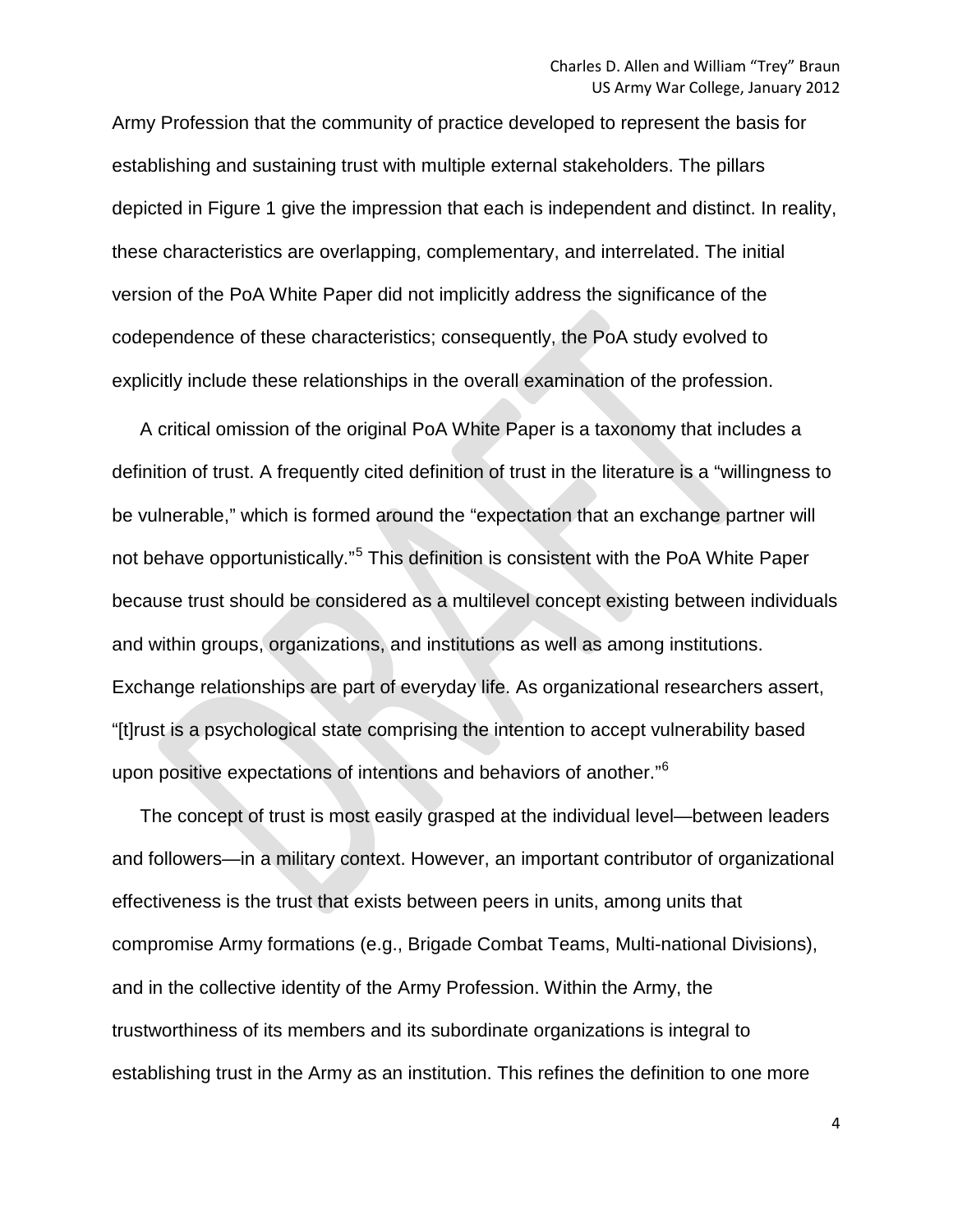appropriate for the Army that we adopt where "trust leads to a set of behavioral expectations among people [uniformed and civilian], allowing them to manage the uncertainty or risk associated with the interactions so that they can jointly optimize the gains that will result from cooperative behavior."<sup>[7](#page-31-2)</sup> Hence, trust is a capstone that rests on essential internal characteristics and it, in turn, completes the Army Profession as an institution that serves others.

#### **Trust re-examined**

At the organizational level, researchers have categorized trust as either cognitive-based (perceptions) or affect-based (feelings).<sup>[8](#page-31-3)</sup> In reviewing the literature, we offer four components of trust that reflect both the cognitive and affective nature of trust credibility of *competence*, *benevolence* of motives, *integrity* with the sense of fairness and honesty, and *predictability* of behavior. These components apply not only to individuals, but also to institutional structures and processes within the Army. It is important to members that their organizations have the ability to accomplish tasks and missions in a consistent manner. Also critical is the perception that organizational procedures (policies and regulations) are established for the common and greater good. Further, an essential element of trust is the feeling and belief that members behave according to a set of values that apply to all within the institution. Finally, trust is build on consistent achievement of moral objectives that advance both stakeholder and members feeling of good will. Violation of these conditions leads to a lack of trust or, more destructively, a sense of distrust.

The same components can reasonably be applied to the external trust of the Army. The Army must be credible and reliable; it must be predictably competent in matters of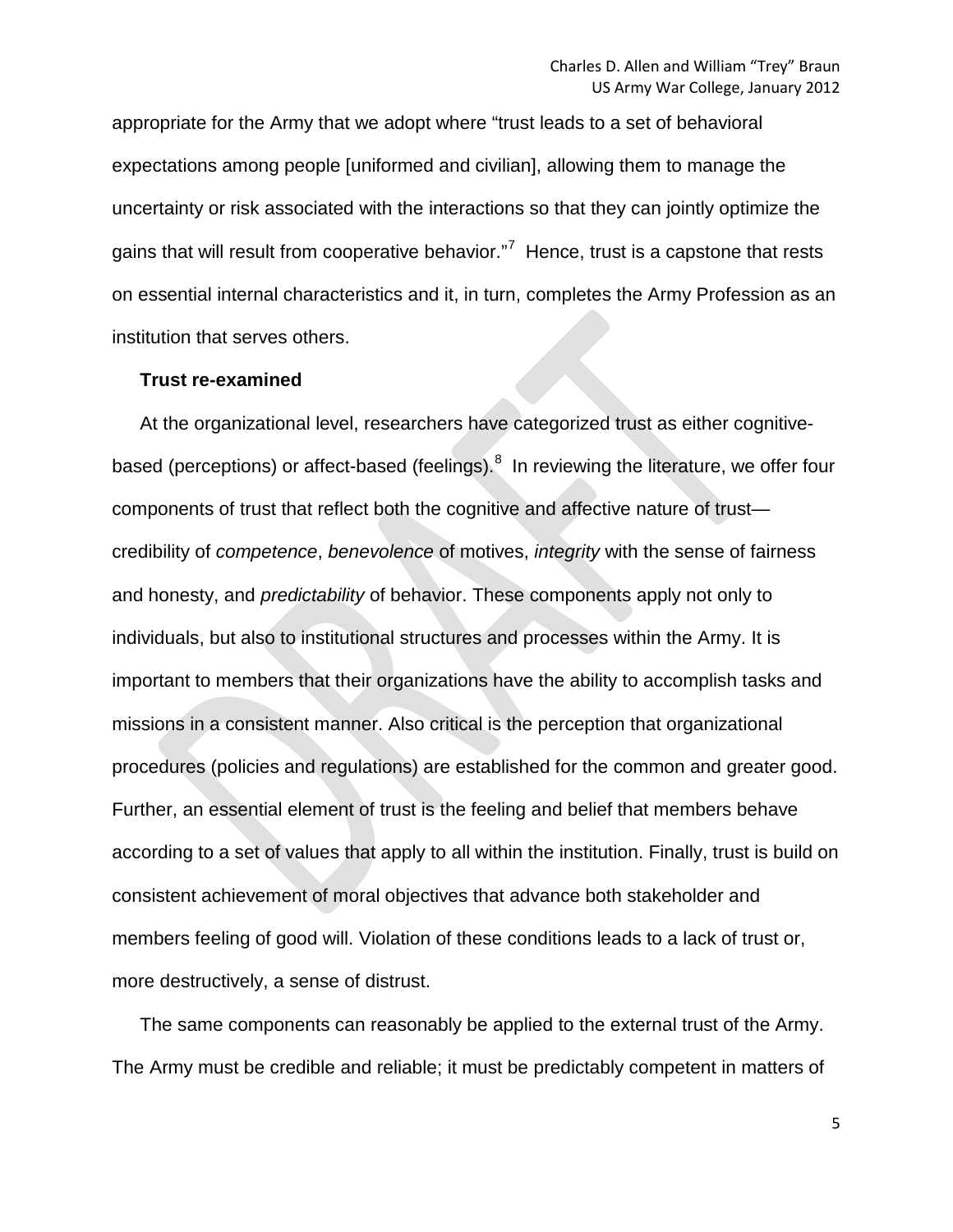national defense. We remember the Army's proclamation of "Ready and Relevant" following the challenges with employment of U.S. landpower in Operation Allied Force in Albania and Kosovo, which drove the transformation efforts of Army Chief of Staff General Eric Shinseki. The motivation of the Army and its senior leaders must be above question and adhere to the constitutional principle of civilian control. News stories such as "The Revolt of the Generals" and "The Runaway General" cause concern for the state of civil-military relations.<sup>[9](#page-31-4)</sup> The Army is expected to execute its missions to protect the security interests of the Nation and operate according to American values and its code of ethics. The outrage of constituents and stakeholders generated by wounded soldier care at Walter Reed, detainee abuse at Abu Ghraib, and contracting scandals during Operation Iraqi Freedom are warranted as violations of professional ethic at multiple levels. [10](#page-31-5)

It is our hope that through examination and understanding of the nature of trust that the commentary offered by organizational scholars Kouzes and Posner would not be applied to the Army profession.

Many wonder if there are any leaders left who have the strength of character to sustain their trust. Substantial numbers of people believe that leaders lack the capability to guide business and governmental institutions to greatness in this intensely turbulent and competitive global marketplace. There is the gnawing sense in many corridors that leaders are not competent to handle the tough challenges; that they are not telling us the truth; and that they are more motivated by greed and self-interest than by concerns for the customer, the employees, or the country.<sup>[11](#page-31-6)</sup>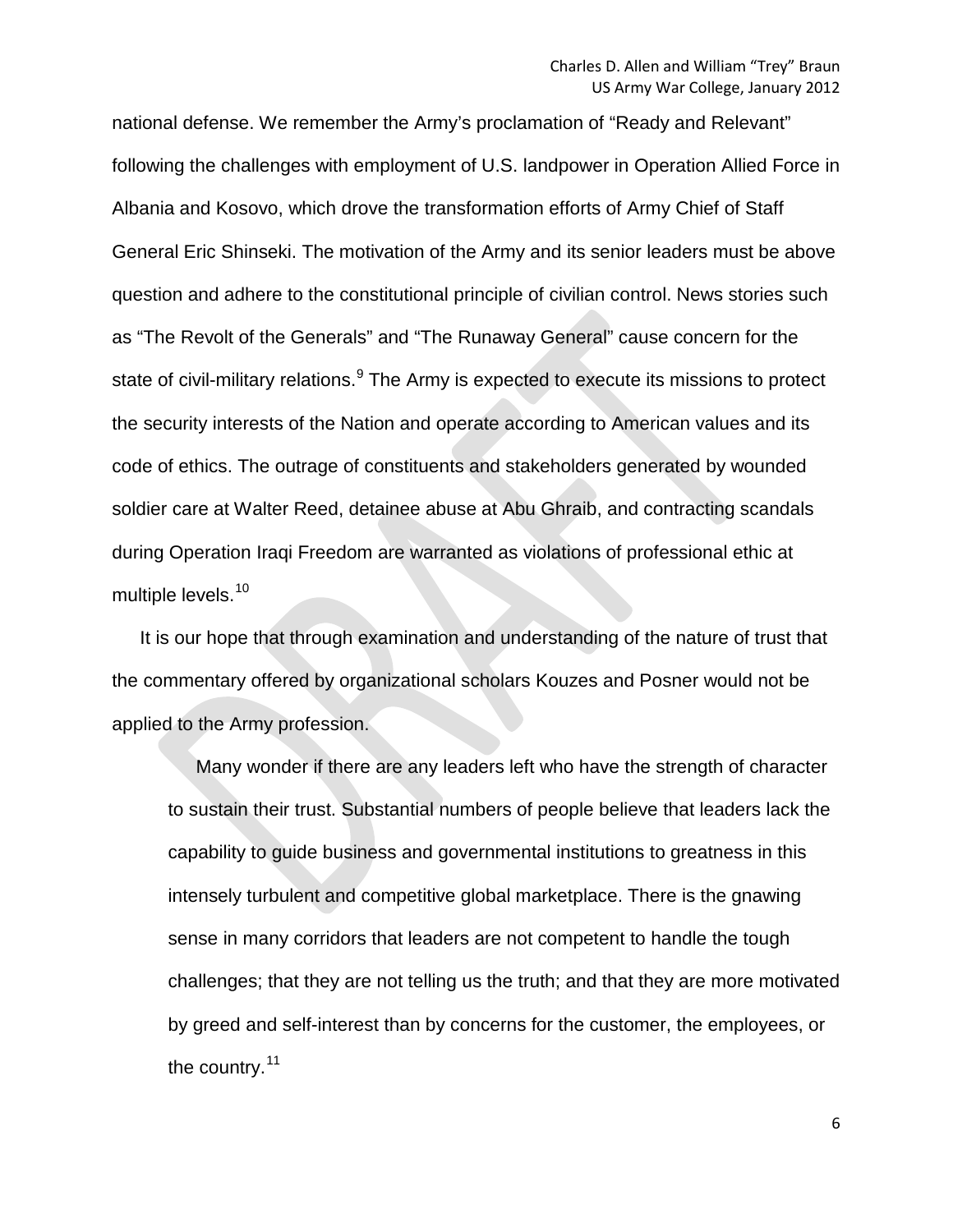The exchange relationship of trust exists between the institutional Army as a profession and the Nation it serves. Senior Level College graduates are very familiar with the charter posed by Elihu Root to confer on "national defense, military science, and responsible command."[12](#page-31-7) Each of these three "great problems" has a trust component interrelated with the four other characteristics identified in Figure 1. National defense requires that citizens trust their Army to *serve honorably* and defend against all enemies, foreign, and domestic. Military science conveys the technical *expertise* of trusted professionals to employ violence to secure U.S. national interests and those of its allies. Responsible command embodies the trust that military professionals will be *trustworthy* as good *stewards* of people, facilities, equipment, and funds in accordance with the *values* and ethics of the profession of arms. These three great problems are aligned with four important areas of expert knowledge of the military profession (Military-Technical, Human Development, Moral-Ethical, and Political-Cultural).[13](#page-31-8)

## **Trust In and Of the Profession**

A recent US Army Center for Army Leadership report concluded, "Trust is currently a strategic advantage."<sup>[14](#page-31-9)</sup> Analysis and deliberation over the course of the campaign established trust as an essential characteristic of the Army Profession. Trust of the profession is a goal to be maintained with external stakeholders—those of immediate importance include the President, Congress, Department of Defense and the American people. To achieve that goal, there needs to be a sustaining relationship of trust among the members of the profession, its cohorts, and organizations that generate internal trust of the institution by its constituents. The resulting discussions of the Profession of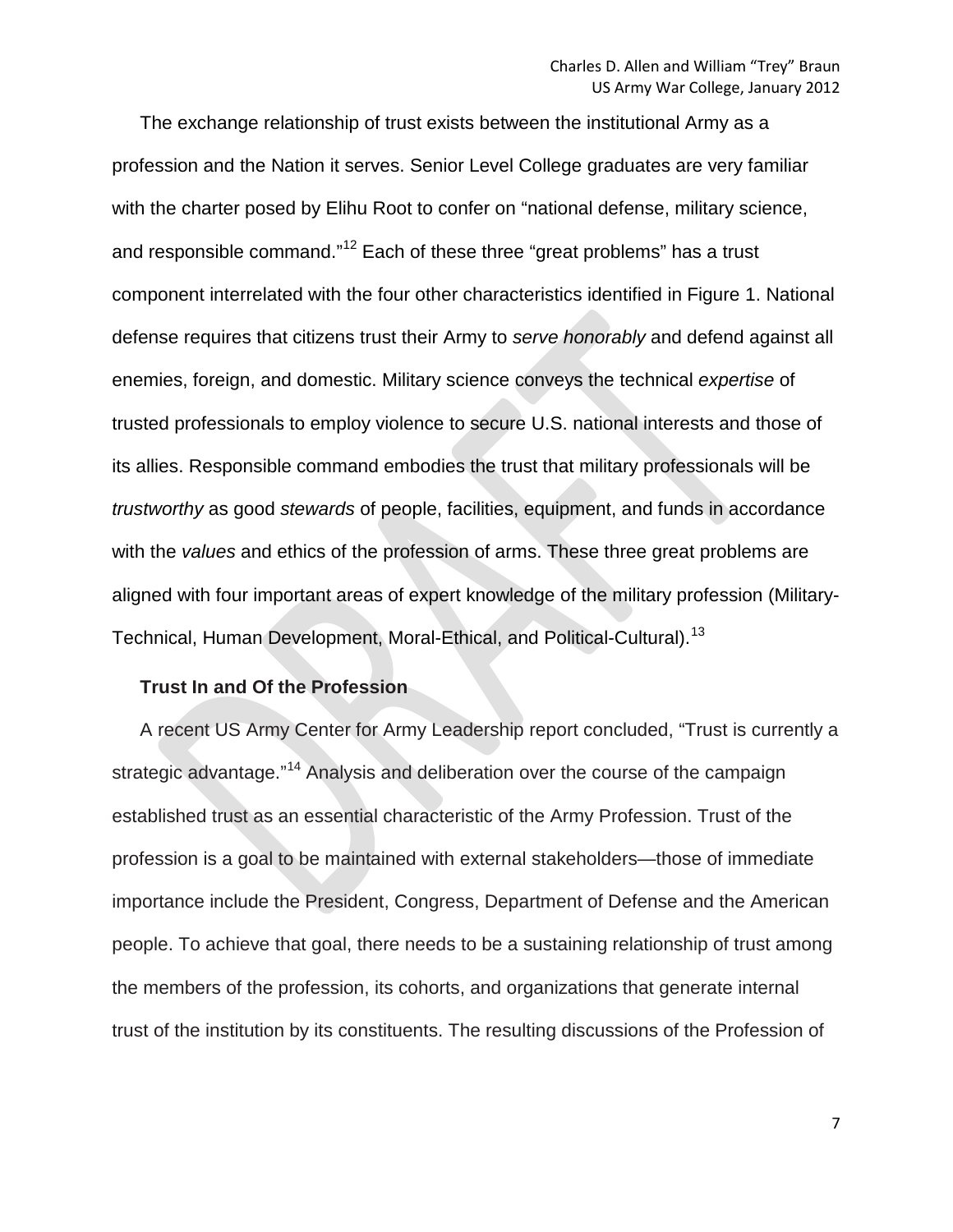Arms campaign established two forms of trust (external and internal) as civil-military trust and trustworthiness, respectively.

# **Current State of Trust**

Trust is considered the lifeblood of the Profession of Arms in general, and the Army Profession in particular. The campaign surveys assessed trust across three dimensions: Trust Climate (within units and organizations; trust in Army Senior Leaders), Institutional Trust, and Public Trust (of the American public, civilian authorities, and the media). The interim findings reflect members' perceptions of trust toward internal constituents and external groups.

Trust Climate is generally positive within organizations and at one level up or down, but not necessarily with respect to Army senior leaders. About two-thirds agreed or strongly agreed with the statements: "I trust other members of this unit/organization" and "I can trust my subordinates to fully support my directive," indicative of trust between direct leaders and their subordinates. One in five, however, disagreed or strongly disagreed with the statement, "When an Army Senior Leader says something, you can believe it is true." The overall trust climate in the Army is an area of concern when only 25 percent agreed or strongly agreed with "The Army allows candid opinions without fear of repercussions" and 40 percent agreed or strongly agreed, "People can make an honest mistake without ruining their career."

Institutional Trust is a concern, a trend consistent with past studies conducted in the 1970s and 1990s, when the Army faced eras of transition and the attendant uncertainties.[15](#page-31-10) Forty percent of survey respondents agreed or strongly agreed, "The Army no longer demonstrates that it is committed to me as much as it expects me to be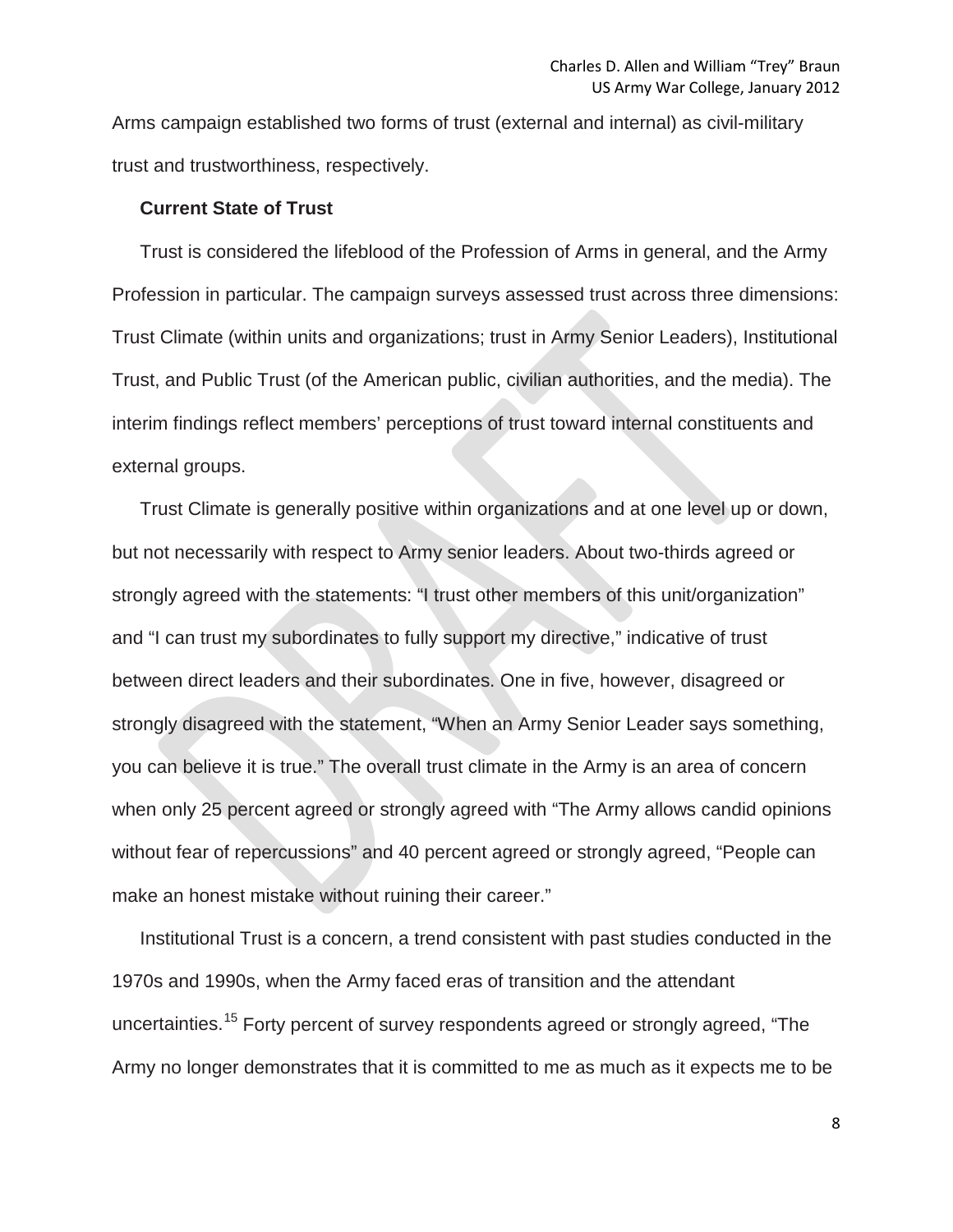committed."[16](#page-31-11) Soldiers and civilians have a degree of skepticism (i.e., questionable trust) in Army-level decisions affecting them. Recent discussions about end-strength and pending force reduction, allocation of resources in anticipation of fiscal constraints, and perceived violation of expectations regarding retirement programs are sources of concern and potential distrust within the institution.

Wh[i](#page-8-0)le senior leaders<sup>i</sup> reported having trust in their military leaders and in the Army as an institution, there were some qualifications. They expected senior uniformed Army leaders to make right decisions (77.3 percent); trust their unit/organization's leaders to make right decision (85.9 percent); are confident in the Army and its Profession will sustain the trust of the American people (93.9 percent) and will accomplish the Mission (93.2 percent); and expressed belief that US society trusts the Army to do what is right to defend the Nation (93.7 percent). These same members expressed less trust in civilian leaders. Their response was varied to the statement "I trust senior civilian leaders within the Army to make right decisions" with 16.5 percent "disagree", 27.1 percent "neither disagree or agree" and 56.3 percent "agree." Additionally, the response to "I trust our elected and appointed civilian leaders to make right decisions" was 33.9 percent "disagree"; 31.7 percent "neither disagree or agree, and only 34.1 percent "agree."

Public Trust with the American people is strong as reported in a 2011 Gallup Poll "Confidence in Institutions" and Harvard's Center for Public Leadership 2010 review, "National Leadership Index."[17](#page-31-12) The Profession of Arms campaign survey data indicated

<span id="page-8-0"></span>i <sup>1</sup> The Army-wide surveys of senior leaders included senior member of each cohort (officer ranks of Lieutenant Colonel and above; non-commission officers rank of Command Sergeants Major, and civilian grades of GS-15 and Senior Executive Service).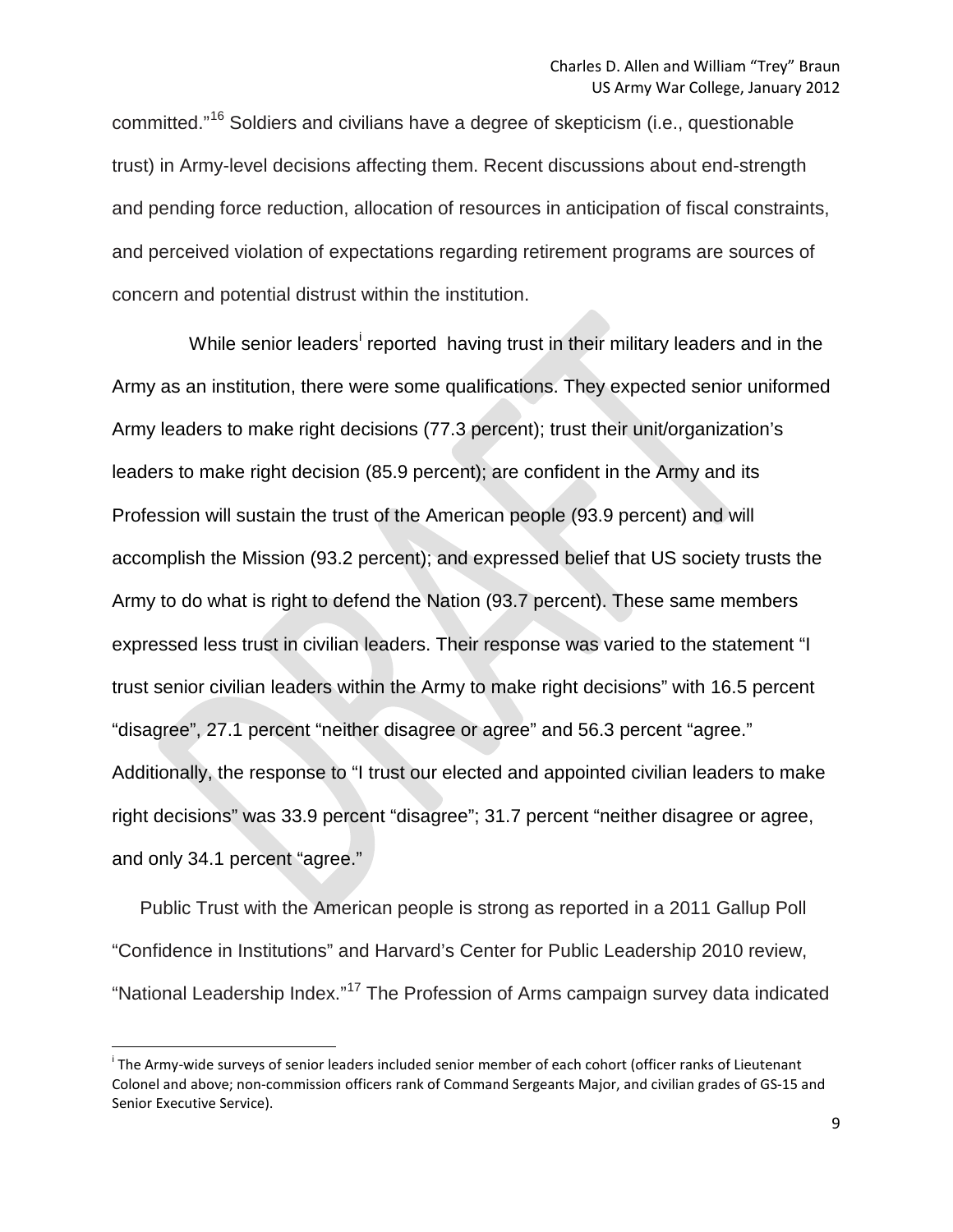that trust by Army members in civilian authorities is markedly less where some 38 percent disagreed or strongly disagreed with the statement of "trust[ing] elected and appointed civilian officials to do what is best for the Army." In addition, only 13 percent agree or strongly agreed with "Members of the Army have a great deal of respect for media." While some may discount how soldiers and Army civilians feel about society as unimportant, these reported perceptions should not be ignored. Cynicism about senior Army leaders is not desirable and distrust in elected and appointed civilian leaders presents potential issues for civil-military relations. Negative perceptions of the media may facilitate a separation between soldiers and the society they serve.

In general, the Center for Army Leadership reported that a variety of data indicate that Army leaders are competent professionals who trust each other and believe that their unit will accomplish its mission. There, however, appears to be less trust at the institutional level of the Army. Specifically, there is low trust in the future of the Army and its evaluation system. Both interpersonal trust and institutional trust increase with rank—the more senior the individual, the more positive assertions of trust and confidence in others and the Army as an institution.

#### **The Trust Challenge**

Lack of internal trust appears related to the Army as an institution. Members expect senior leaders to be competent in establishing priorities, clearly defining and resourcing missions, and emplacing effective systems and processes to not only accomplish missions, but to care for people. The perception exists that senior leaders are not candid with their superiors, military or civilian.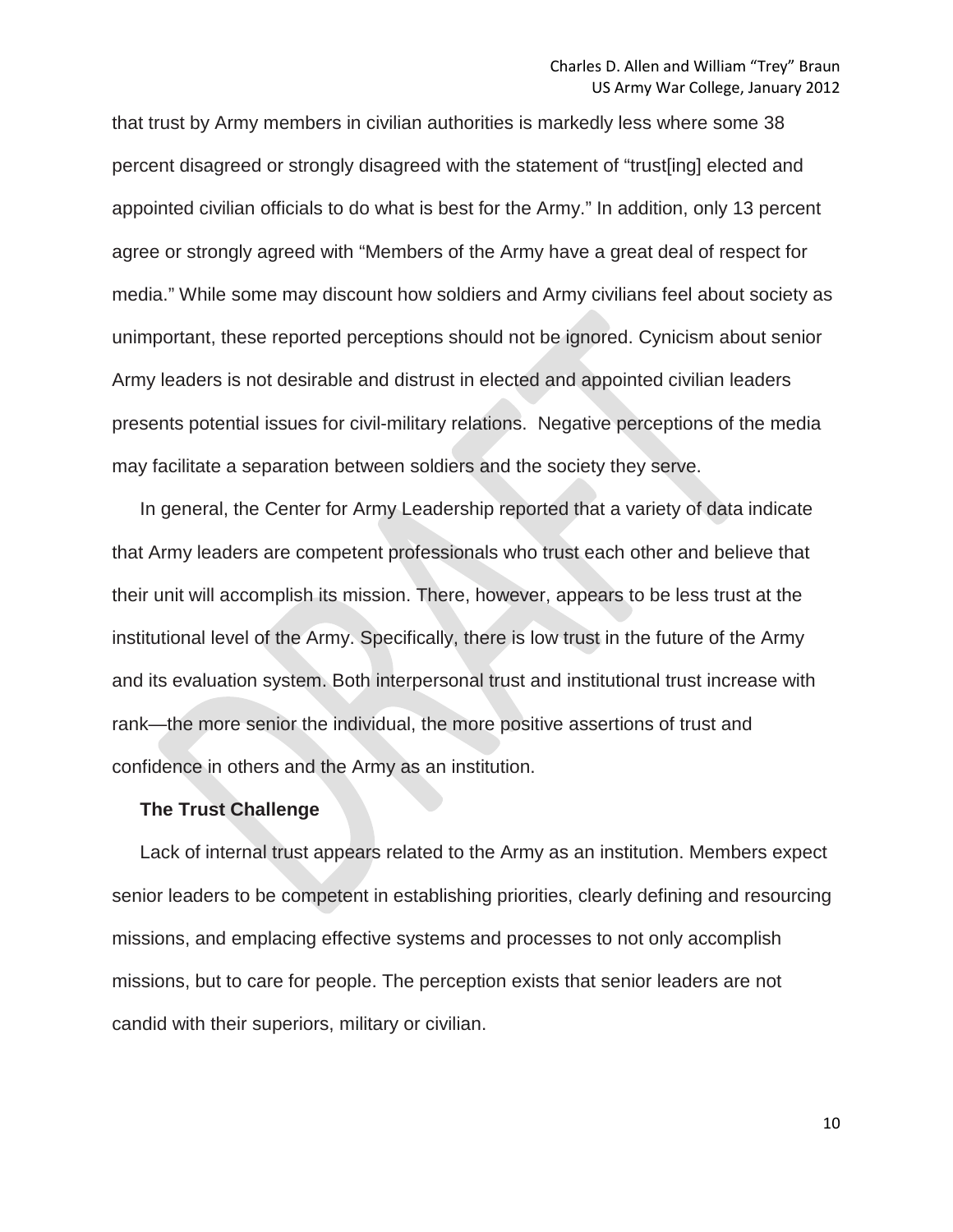Interviews with focus groups reveal a perceived lack of trust and confidence in subordinate leaders expertise (knowledge, skills, and abilities) for garrison (home station) operations. Commanders (O-5/O-6 level) as well as senior enlisted members (E-9) cited the lack of experience among midgrade officers and NCOs required for competence in the home station environment. These factors reinforce the belief that the competence and expertise of others is a major component of trust at the individual and organizational level.<sup>[18](#page-31-13)</sup>

Within the Army and its organizations, lack of trust is related to the perception of a culture that fails to exhibit candor, does not permit honest mistakes, and where topdown loyalty is perceived as weak (at the expense of subordinates). Such perceptions are characteristic of poor leadership environments and were cited in two recent Army Times articles in 2011, related to toxic leadership and based on data in reports from the Center for Army Leadership.[19](#page-31-14)

These indicators point to potential challenges for civil-military relations and societal trust issues. Lack of trust in civilian officials as well as significant distrust of the media by members of the profession pose a risk for the Army's separation from the society it serves.

#### **Public Trust**

So far, this paper has addressed trust at the personal and organizational levels within the Army. The construct of public trust toward the Army will be the focus of this section. We consider the public trust construct offered by business scholars Laura Poppo and Donald J. Schepker as "the degree to which the general public as a stakeholder group holds a collective trust orientation toward an organization".<sup>[20](#page-31-15)</sup> For the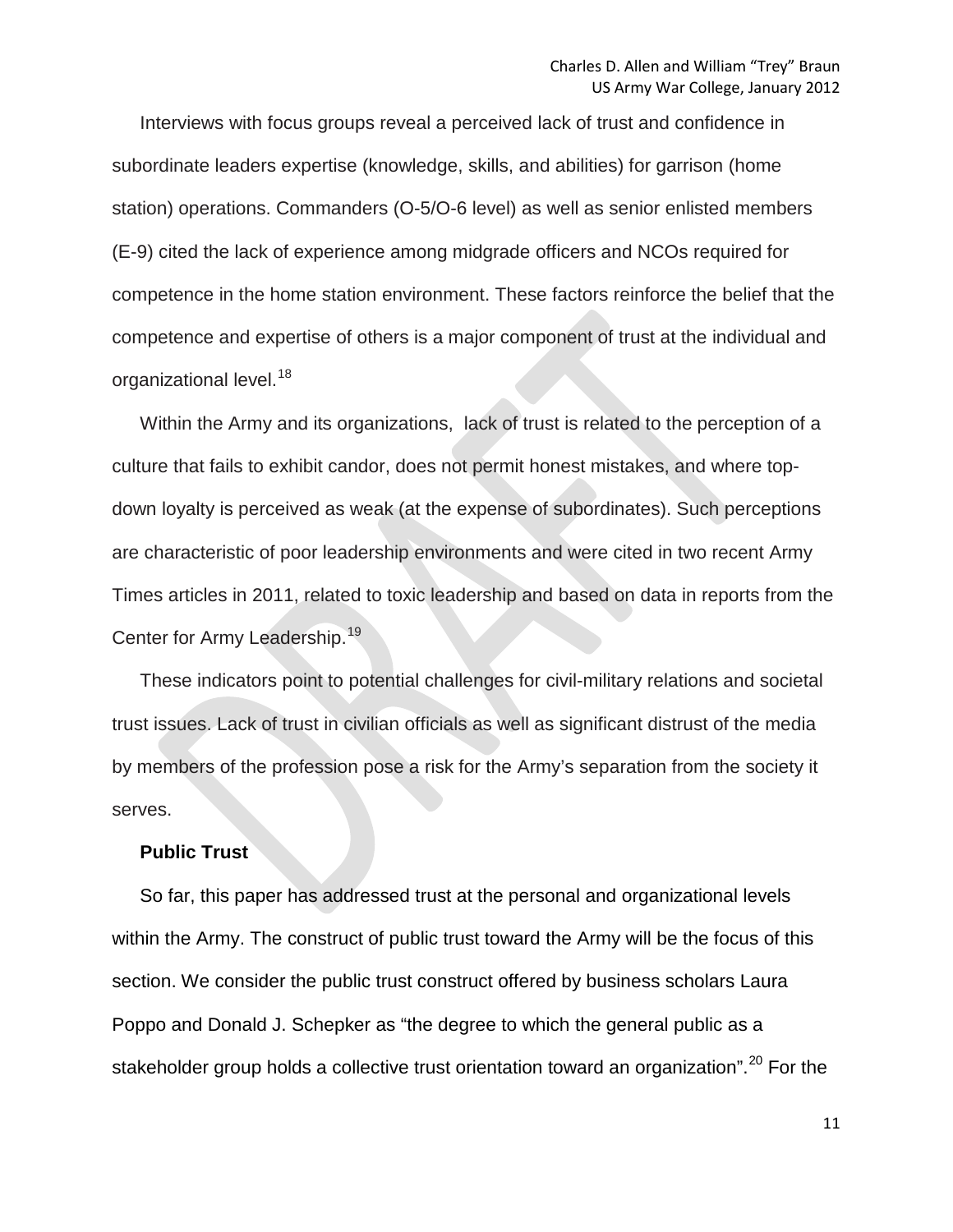Army, it represents the aggregate perception of trust held by the American public in the Army, which is therefore distinguishable from both personal and organizational trust.

Two particular elements of public trust differentiate it from the personal and organizational constructs. First, the public does not have (or take) the opportunity to become intimately aware of the Army's structure, processes, operations, activities, and information. The public's lack of a direct experience relationship with the Army does not support assurance and predictability associated with personal or organizational trust. Second, given public trust's collective nature, the Army cannot appeal to an individual or collective of like-minded stakeholders as with internal members and constituents. Except for the broadest constructions of good will, social commitment, or competence shared by the American public, aggregating individual perceptions of trust is largely rendered moot.<sup>[21](#page-31-16)</sup> Actions taken to appease one group or individual will likely be viewed and weighted differently by diverse elements of the society.

Public trust determinations are therefore based on a collective perception of the Army's organizational legitimacy gained through limited knowledge of the organization and impersonal observations of the Army in a variety of contexts. Knowledge and observations of the Army are typically filtered through the interpretive lens of the media, and often complicated by other stakeholder perspectives. These intermediary conduits provide symbolic substitutes for the intimate knowledge and relational observations associated with personal and organizational trust determinations. Citing Samuel L. Popkin's (1994) reasoning voter model, Cooper, Knotts & Brennan (2008) suggested "that citizens are surprisingly adept at making good decisions with limited information," despite arms-length relationships devoid of direct intimate knowledge.<sup>[22](#page-31-17)</sup> The issue for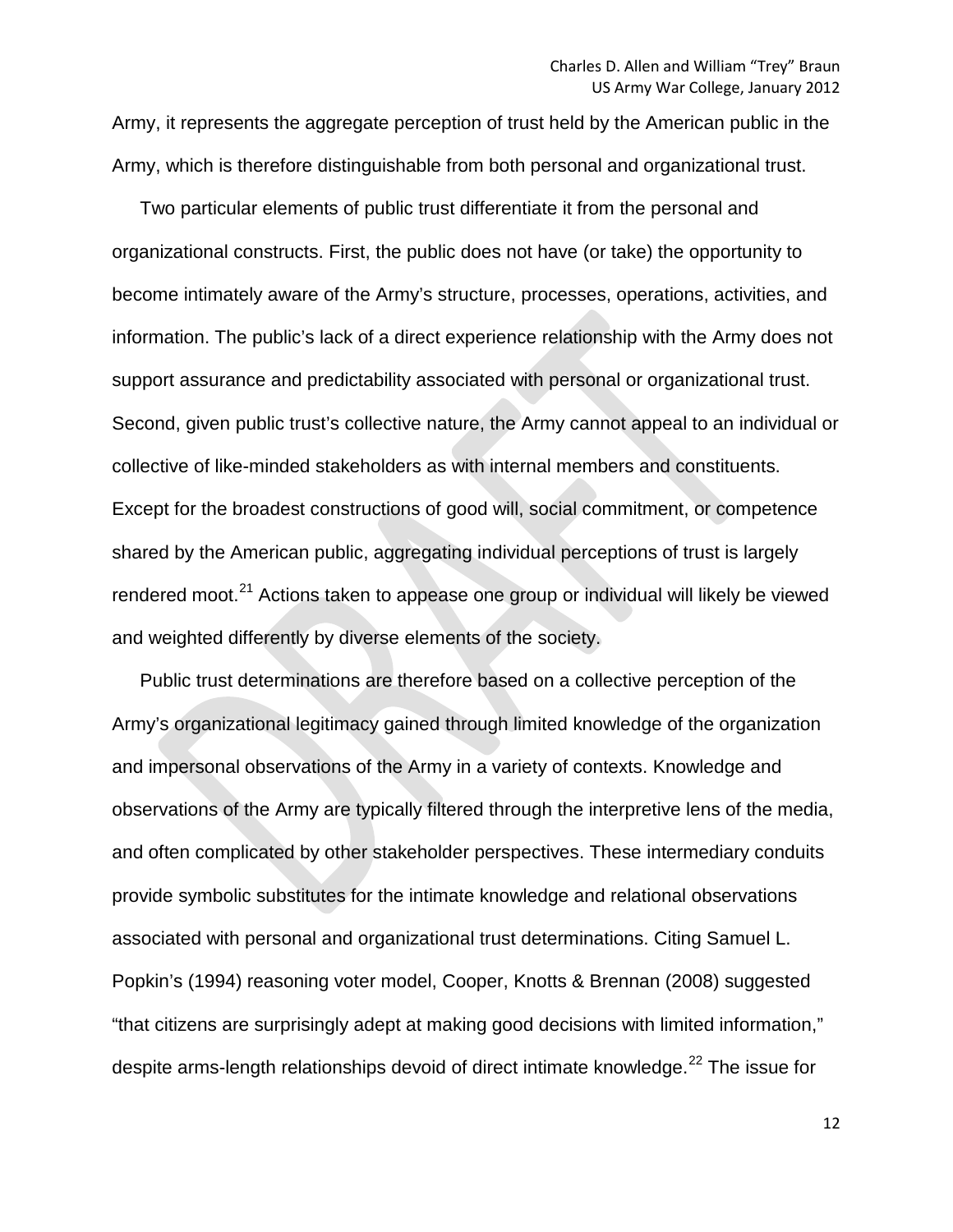the Army is how much influence it should exert to shape public perceptions though its strategic communications messages. To promote public trust, the Army must enhance the perception of its legitimacy by encouraging positive attributions regarding the desirability and appropriateness of its actions within the public's construction of what the Army does and how it should do it.

This fundamental issue is tied closely to the role public trust plays in reconciling a desire for formal accountability and the Army's desire to achieve effectiveness through the exercise of discretionary professional judgment. Public trust is required for the Army to retain the flexibility inherent in using professional discretion to avoid costly and often rigid bureaucratic controls and external monitoring.<sup>[23](#page-31-18)</sup> Retaining public trust is especially important as the Nation finds itself in an austere fiscal environment. Previously, such "peace dividend" periods have been accompanied by a heightened public distrust and fear of (1) maintaining a large standing army, and (2) an opportunistic military-industrial complex. This distrust generates resistance to Army influence and increased demands for higher accountability through surveillance and monitoring.

Drawing from a variety of disciplines, political scientist Seok-Eun Kim held that trust must be conceptualized as multifaceted with elements of affect, cognition, and behavior. This construction merged "into a mutually supporting construct that is collectively called *trust*" (italics in original).<sup>[24](#page-31-19)</sup> Poppo and Schepker (2010) extended previous trust literature by developing a more nuanced multifaceted construction of public trust. Consistent with previous scholars, they operationalize public trust across three components: benevolence, integrity, and competence. The addition of the predictability (reliability/consistent performance) component from our earlier discussion captures the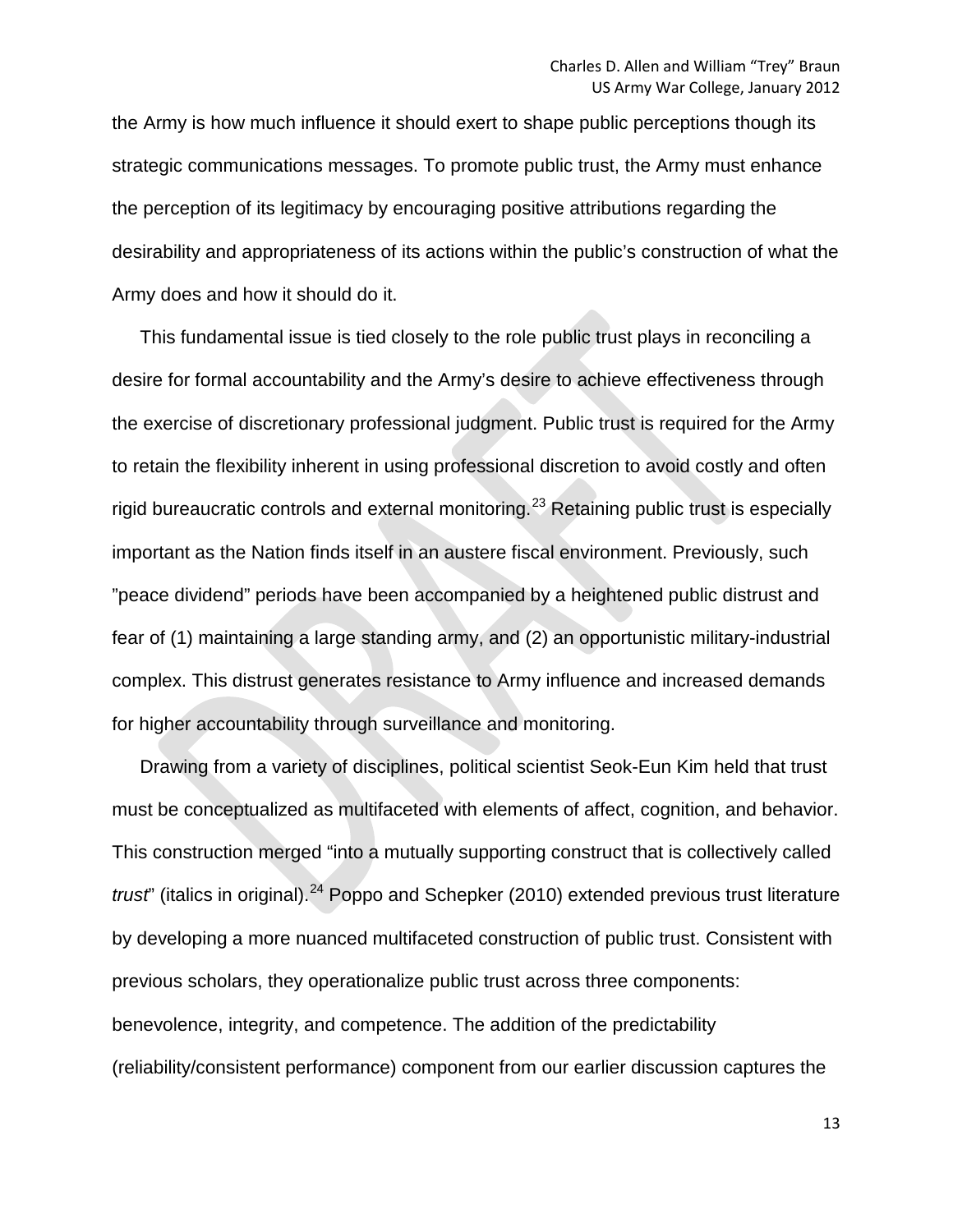role repetitive performance over time plays in building public trust and provides a framework to address violations.

Integrity, competence, and predictability of behavior determinations are results of cognitive functions, while benevolence is inherently a personal-relational (affective) function. It is difficult to achieve consensus regarding what benevolence means at the collective level. Since benevolence-based trust is inherently relational and idiosyncratic, it is difficult to synthesize at the aggregate level of public trust. However, if public consensus coalesces over time around legitimate claims of victimization to an individual (or a group sharing some common identity), it could negatively impact public trust linked to benevolence.<sup>[25](#page-31-20)</sup> Public trust violations based on benevolence are generally remedied by increased external control and monitoring, which limits managerial flexibility and professional discretion.<sup>[ii](#page-13-0)</sup>

Determinations of public trust associated with integrity, competence and predictability are arrived at through reason. They are based on incomplete knowledge and are informed by the public's perception of what practices or principles the organization has agreed to abide. Integrity determinations reflect perceptions of an organization's adherence to implicit or explicit commitments, and normative

<span id="page-13-0"></span>ii The 1996 reports of sexual harassment, assault and rape of initial-entry trainees at Aberdeen Proving Ground and other locations resulted in extensive congressional, Department of Defense, and Department of the Army investigation and internal reviews. These investigations and reviews, a form of external monitoring, resulted in numerous external controls being placed on TRADOC training bases. Policy controls included everything from drill sergeant selection procedures and psychological screening, to mandatory values training and adjustments to training standards. For a detailed examination see Anne W. Chapman (2008). Mixed-Gender Basic Training: The U.S. Army Experience, 1973-2004. Fort Monroe, VA: U.S. Army Training and Doctrine Command. <http://www.tradoc.army.mil/historian/pubs/mixed%20gender.pdf>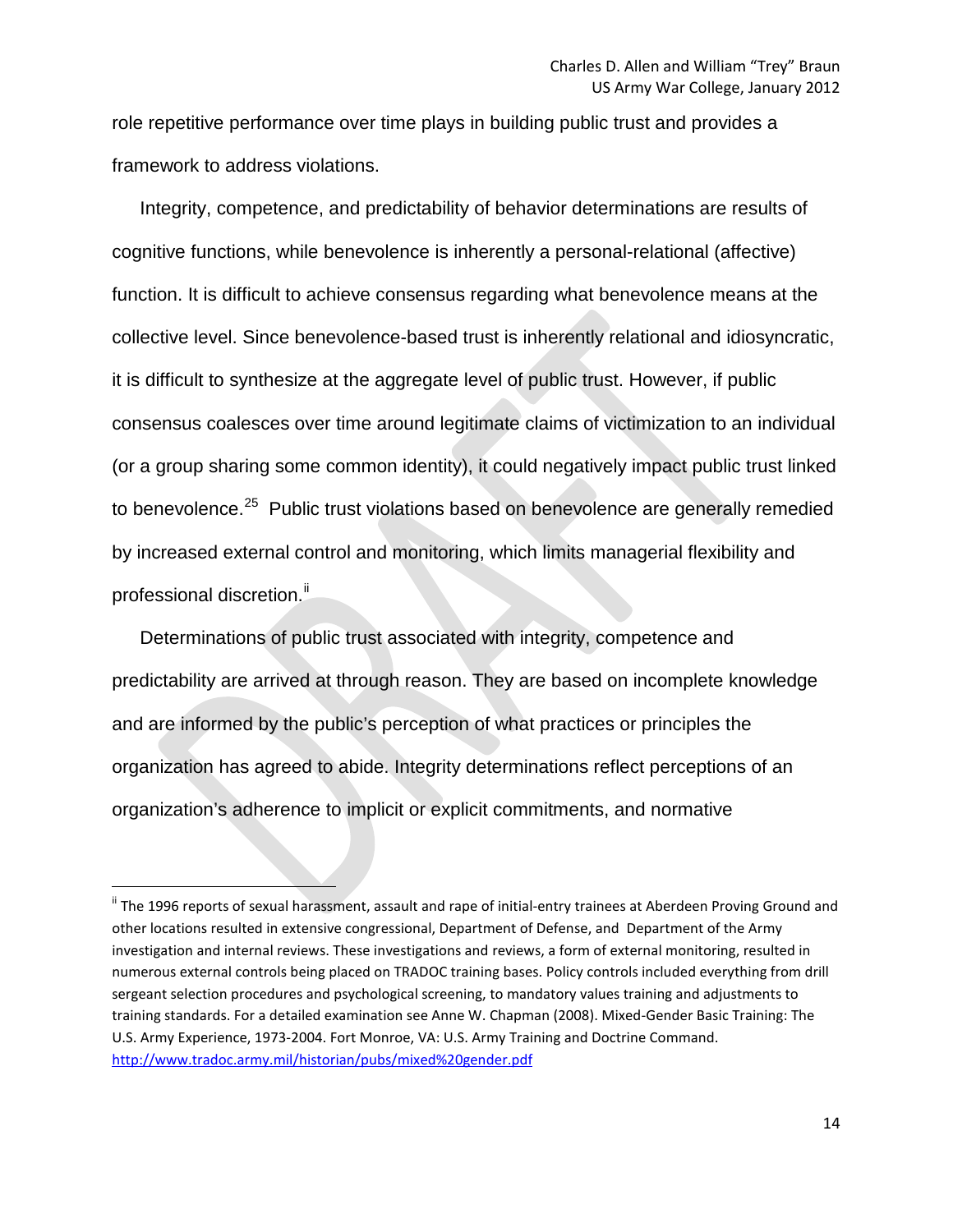assessments of its honesty and fairness in meeting those commitments. Lack of integrity is linked to perceptions of opportunism.

The PFC Bradley Manning trial (WikiLeak's informant) and the Pat Tillman incident are two cases of percieved integrity violations, linked to perceptions of opportunism. With PFC Manning, the opportunism and integrity violations were at the individual level. In the Pat Tillman case, the institutional integrity of the U.S. Army was called into question. Many in the public believed the U.S. Army was exploiting the patriotism and celebrity of Pat Tillman for opportunistic reason–that the Army's leadership withheld details of his death until after the highly publicized memorial service to protect the Army's reputation. The collective and complex nature of the Army offers some protection against integrity violations that are perceived as non-systemic by the public. So long as the Army acknowledges the violation, takes action to distance itself from the behavior, and displays persistant behavior that demonstrates the violation as an anomaly the organization does not suffer substantial distrust from the public.

Competence-based public trust depends on the public's perception that an organization possesses the requisite skills and knowledge to perform the functions society expects of it. "When competence violations threaten the legitimacy of an organization's core function and raison d'être, they are more damaging to firm performance than integrity violations", which can be attributed to the aberrant behavior of individuals or small groups. <sup>[26](#page-31-21)</sup> Unlike integrity violations, which do not transfer to the organization if the violation is acknowledged, dealt with, and perceived as non-systemic by the public, competence violations do transfer to the organization.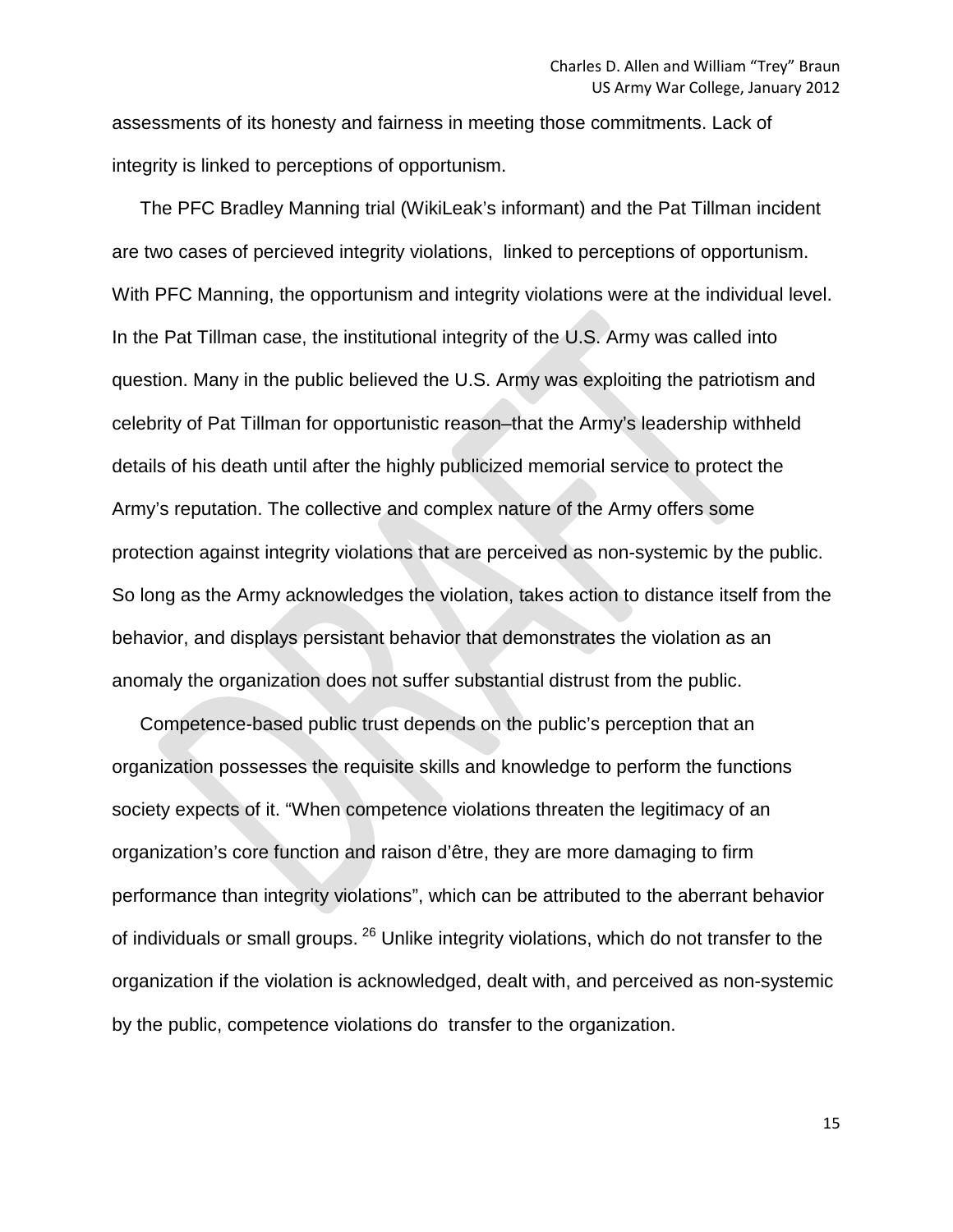The predictability component of public trust encapsulates the role of repetitive behavior in creating and assuring organizational legitimacy. Predictability is the foundation upon which a common understanding of what constitutes "desirable, proper, or appropriate" behavior means between the American society and the profession. It establishes what the Army should do, and how it should do it as a generalized construction across both the Army and society collectives. As with other forms of trust, public trust "…is extremely hard to develop between the public and organizations, [and] it is much easier to destroy"<sup>[27](#page-31-22)</sup> Public trust is developed though predictable repetitive behavior; but it only takes one confirmed violation to damage that trust.

How the Army handles contemporary issues could lead to the perception of public trust benevolence-based violations. Benevolence violations are most likely to occur over issues associated with the civil-military cultural gap. The benevolence component of public trust is dependent on affective notions, dealing with feelings and emotion, which are triggered when normative values associated with kindness or goodwill are violated. When the Army gets too far out-in-front of, or lags behind social norms, it provides fertile ground for perceived benevolence violations of public trust. The Army's assessment of the role of women in combat is a contemporary example of the Army's culture evolving at a faster pace than American society. In general, the Army's culture is perceived as being more progressive and tolerant of women in combat and mixed-gender training than American society. Conversely, the repeal of "don't ask don't tell" is a case where the public perceived the Army's culture as lagging behind American society's normative assessment of homosexual service in the military.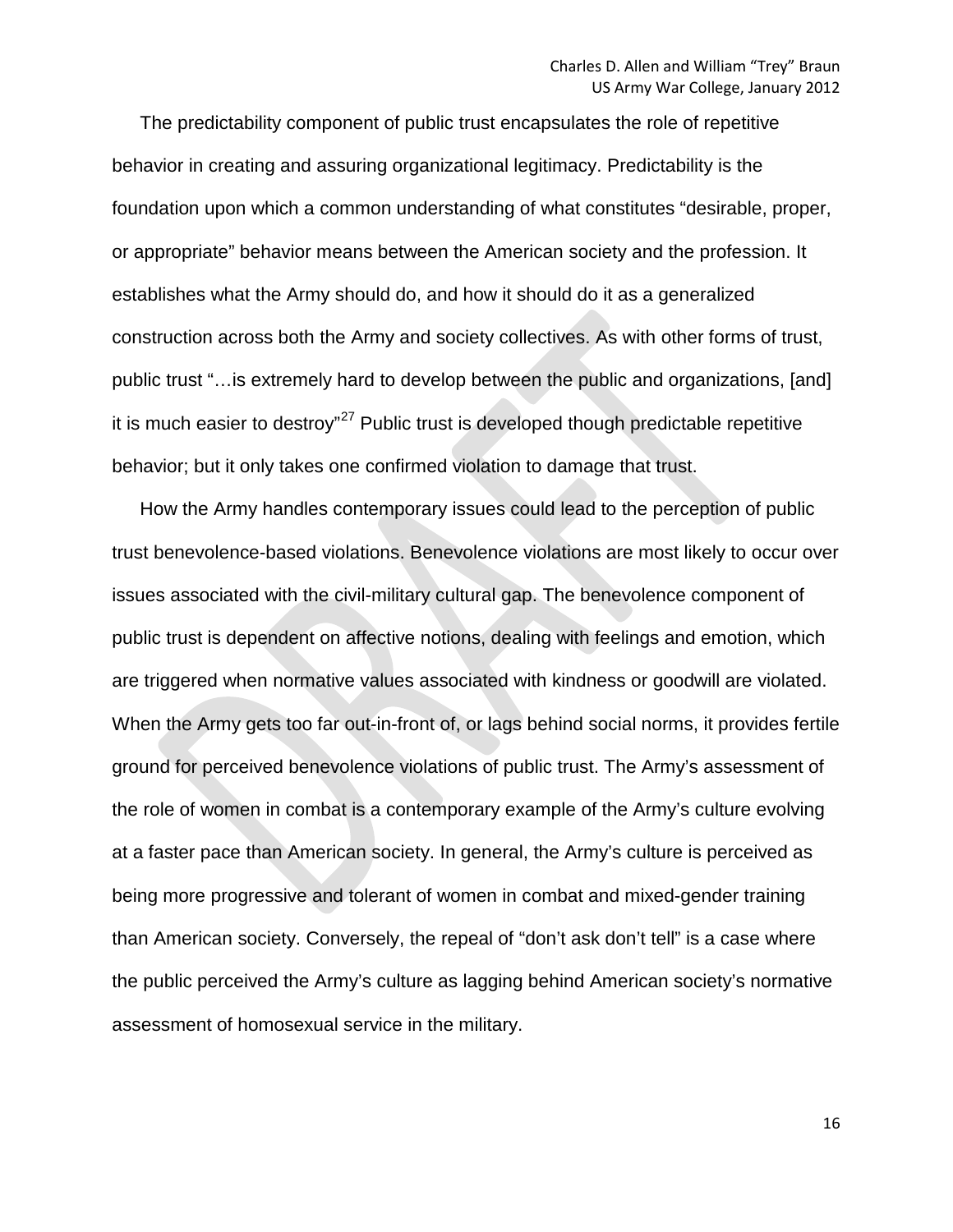The Army's position on these cases was dominated by operational needs and the realities inherent in maintaining the most effective all-volunteer force, not as issues of goodwill or kindness. In both cases, the Army believes its policies are just and aligned with maintaining good order and discipline. In other words, aligned with the Army's cultural values. Any public perception of group victimization, therefore, will likely not be shared by the Army. Corrective actions to remedy perceptions of victimization are equally unlikely to be initiated from within the Army. Therefore, benevolence-based violations, by their nature, will most often be resolved by externally-imposed accountability controls and monitoring.

The Army can take action to avoid benevolence-based violations. This action is founded in classic civil-military relations theory. The profession approach (Huntington school) is to have an independent culture but be subordinate to civil authority, willingly accepting the social controls and monitoring necessary to satisfy societal values. The relationship entail some degree of professional discretion facilitating autonomous action that is consistent with the values of the society it serves.

Counter-intuitively, the convergence theory or industrial-occupational model approaches (Janowitz and Moskos schools, respectively) may offer the Army the best chance of preserving autonomous professional discretion. These models would suggest that the best means of avoiding benevolence-based violations may be through policies and practices that more closely align the military and civilian cultures (e.g. increased Reserve Officer Training Corps (ROTC) commissioning and broadening experiences Army leader development in civilian settings), rather than maintaining a professional culture largely independent of society.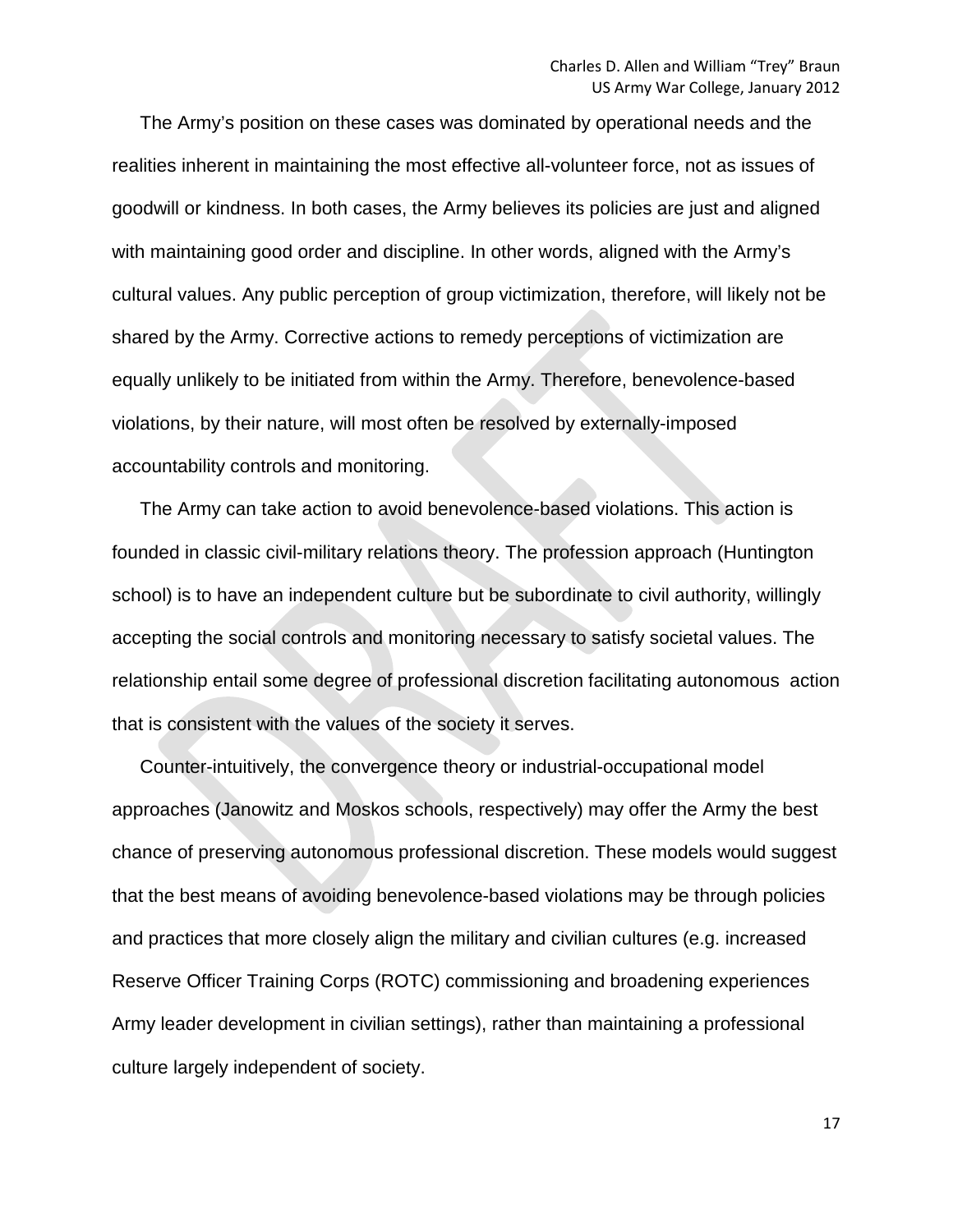Deception is an example of an integrity-based violation of public trust. Adherence to the Army's professional ethic would make it unlikely that Army leaders would intentionally deceive subordinates, the public or civil authority; however, several situations could result in the perception of deception, which would have the same effect as a violation. Senior Army leaders offering testimony at public hearings or conveying a strategic communication message in support of an executive branch policy decision must guard against inadvertent deception. Public communications appearing to lack candor or driven by political correctness could be perceived as deceptive. Recent testimony indicates senior military leaders may be up to the challenge of navigating this potential mixed-message minefield.

Accommodation of various audiences and stakeholder perspectives is a challenging task for senior leader public messages. Accordingly, General Martin E. Dempsey, Chairman of the Joint Chiefs of Staff (JCS), had to balance a strategic communication message that recognized and honored the service of the National Guard while he opposed the elevation of the Chief, National Guard Bureau to full membership on the JCS. Similarly, General John R. Allen, the senior American commander in Afghanistan, suggested the possibility of an extended military commitment to Afghanistan, beyond the Obama administration's 2014 withdrawal target. Furthermore, budget realities or political pressures may force General Raymond Odierno, the Chief of Staff, Army, to modify his pledge to fund job assistance and health programs supporting returning soldiers and their families. If so, he will also face a tough strategic communication challenge with constituents within the Army. As empowered professionals, these senior officers are expected to balance the dual obligations of loyalty to civilian authority and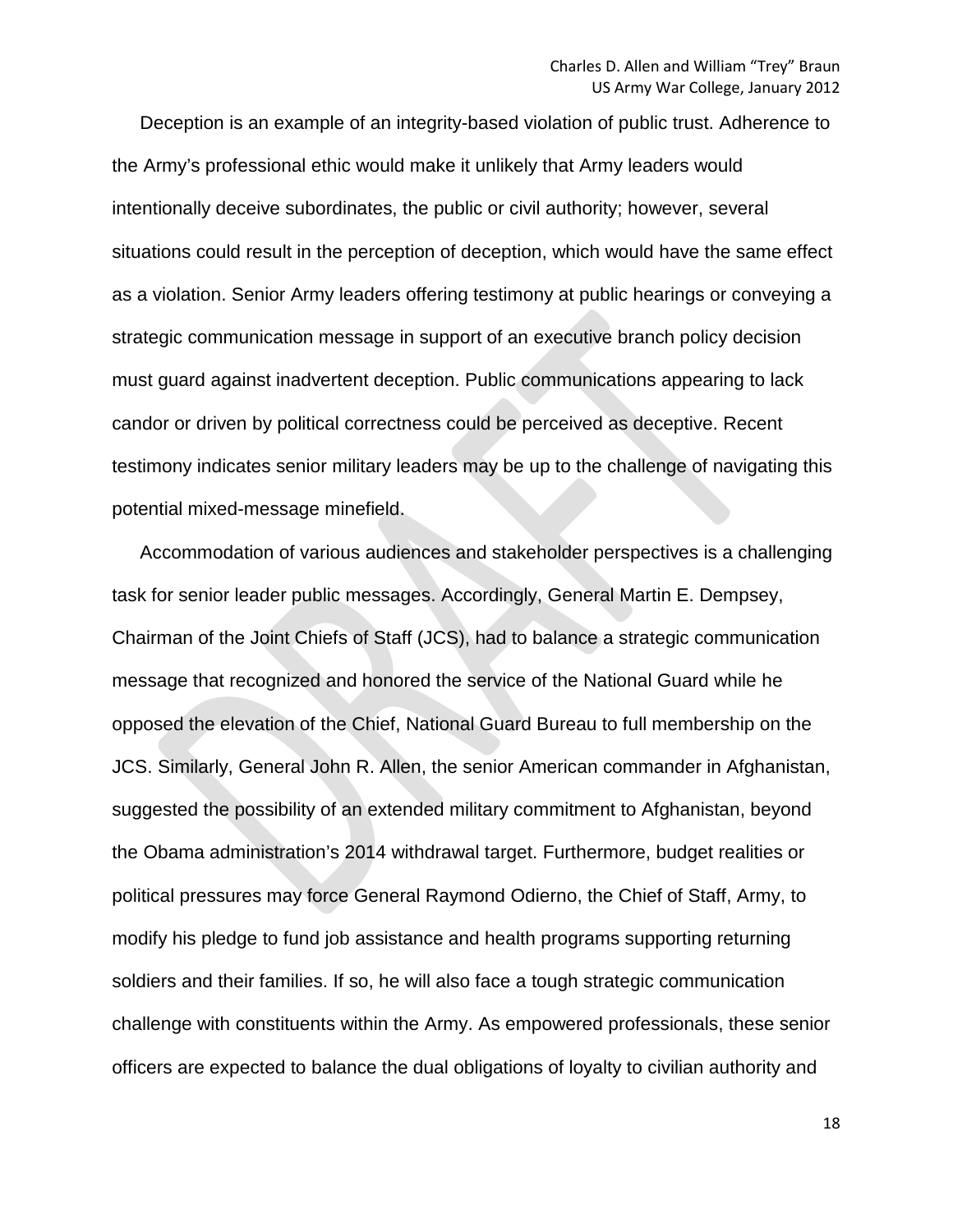superiors, with the candor and personal courage expected by members of the Department of Defense and the American public. The virtues of loyalty and candor must be closely guarded and balanced in highly politicized settings, where political correctness can slide almost imperceptibly into perceptions of deception.

Public statements by retirees and veterans present another integrity-based vulnerability to the Army's hold on public trust, especially if those statements are critical of the Army or civilian authorities responsible for security strategy and policy. The retiree or veteran can be a political critic or advocate for the army. In either case, the retiree or veteran becomes the unofficial, but credible conduit intermediaries informing the public about the Army. As civilians with intimate knowledge of the Army, these retirees and veterans are entitled to their opinion and their rights of free speech; but the perceived politicizing of the debate violates the Army's tacit professional code of conduct ethic. As advocates or critics, retirees and veterans that politicize Army equity issues present a unique and largely uncontrollable vulnerability to the Army's public trust standing.<sup>[iii](#page-18-0)</sup>

Internal fractious bickering is another threat to integrity-based public trust. During periods of reduced conflict the American public can perceive the Army as an opportunistic component of the self-serving civil-military industrial complex. This perception is reinforced when disagreements over budget reduction and prioritization debates between the services or between the various components of the Army, are aired in public. The last round of fractious infighting between Army components over

<span id="page-18-0"></span>III Retired officers who were highly publicized and vocal critics of the Rumsfeld Defense Department and their fellow senior officers include: MG John Batiste, MG Paul Eaton, MG Charles Swannack, LTG Gregory Newbold, GEN Barry McCaffrey, and GEN Anthony C. Zinni. Also, 'entertainment news' media are increasingly seeking out retired officers to advocate for or refute official positions, and to provide comment on alleged motives and rationales.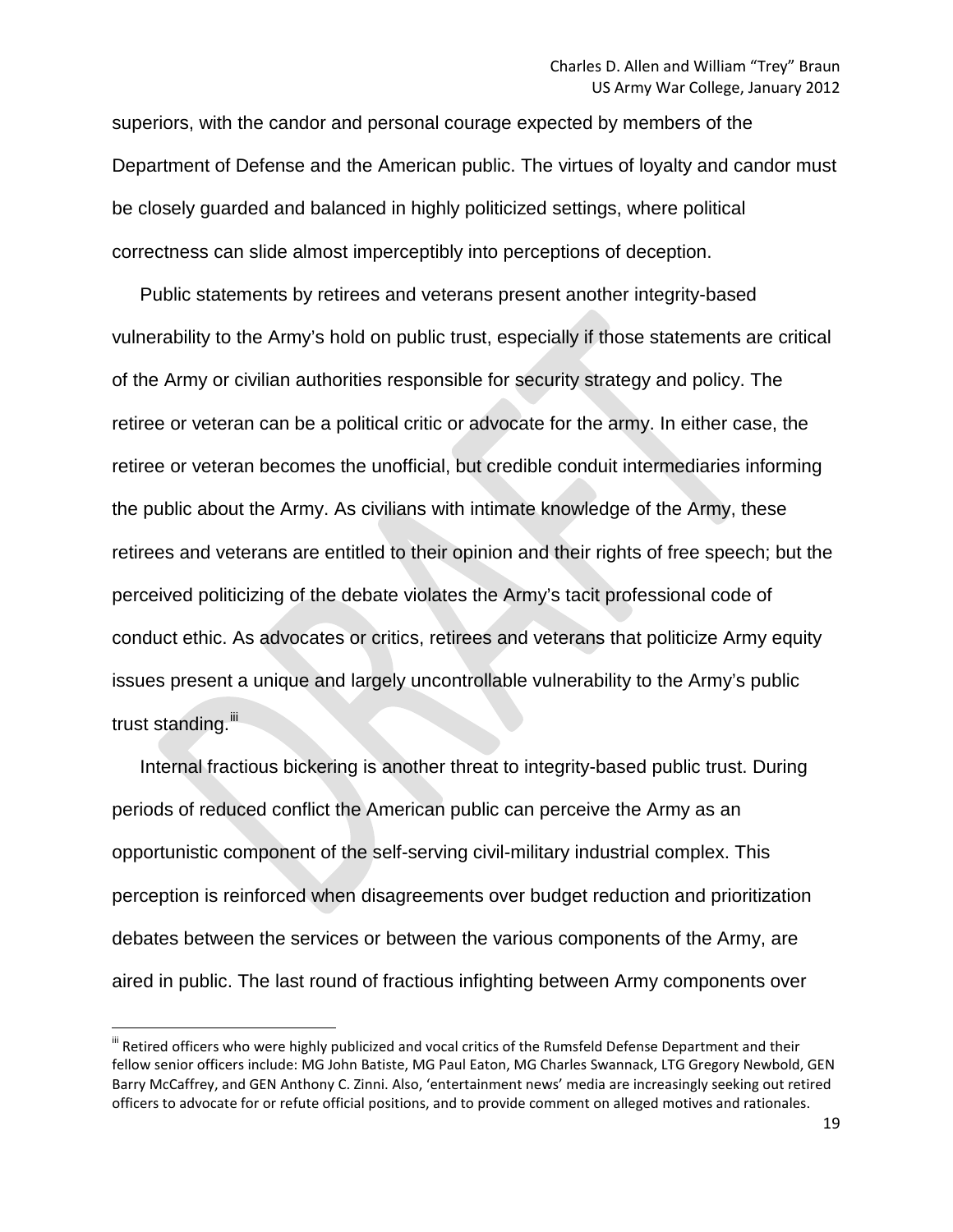reduced defense spending occurred in the mid 1990s. <sup>[iv](#page-19-0)</sup> Perhaps as a harbinger of a resurgence of such in-fighting, Senator Patrick J. Leahy, commenting on the National Defense Authorization Act for Fiscal Year 2012, stated that "entrenched bureaucratic interests still resist what most Americans now accept as an accomplished fact. The Joint Chiefs fought our efforts to bring the Chief of the Guard Bureau into the "Tank" not because they misunderstand the value the Guard and Reserve, but precisely because they fear that value proposition may threaten the size and budget of their active components in the years to come". $28$ 

To the public, who seldom have a direct role in resolving these disagreements, this bickering appears to be self-interest opportunism. Inter-service and component infighting is unseemly of a profession. It may appear contrary to the leadership principles of stewardship and sacrifice in the national interest. Not engaging in the public bickering is the best way to avoid this perceived violation of trust. However, in a democratic system that informs civil decision authority through robust public debate, public silence is not always a viable option. Therefore, the most effective means of retaining public trust is to address accusations of opportunism directly; and to frame resourcing and prioritization arguments on societal good, not service or Army component based interests.

The US Army and its leaders currently enjoy the public's trust as warriors and combat leaders. Army leaders are trusted to competently and ethically represent the American people, solve tactical problems, and achieve operational objectives in combat and in challenging environments. This public confidence does not necessarily translate

<span id="page-19-0"></span>iv CRS Report 97-719F, *The Army Reserve Components: Strength and Force Structure Issues*, by Robert Goldich, updated July 15, 1997.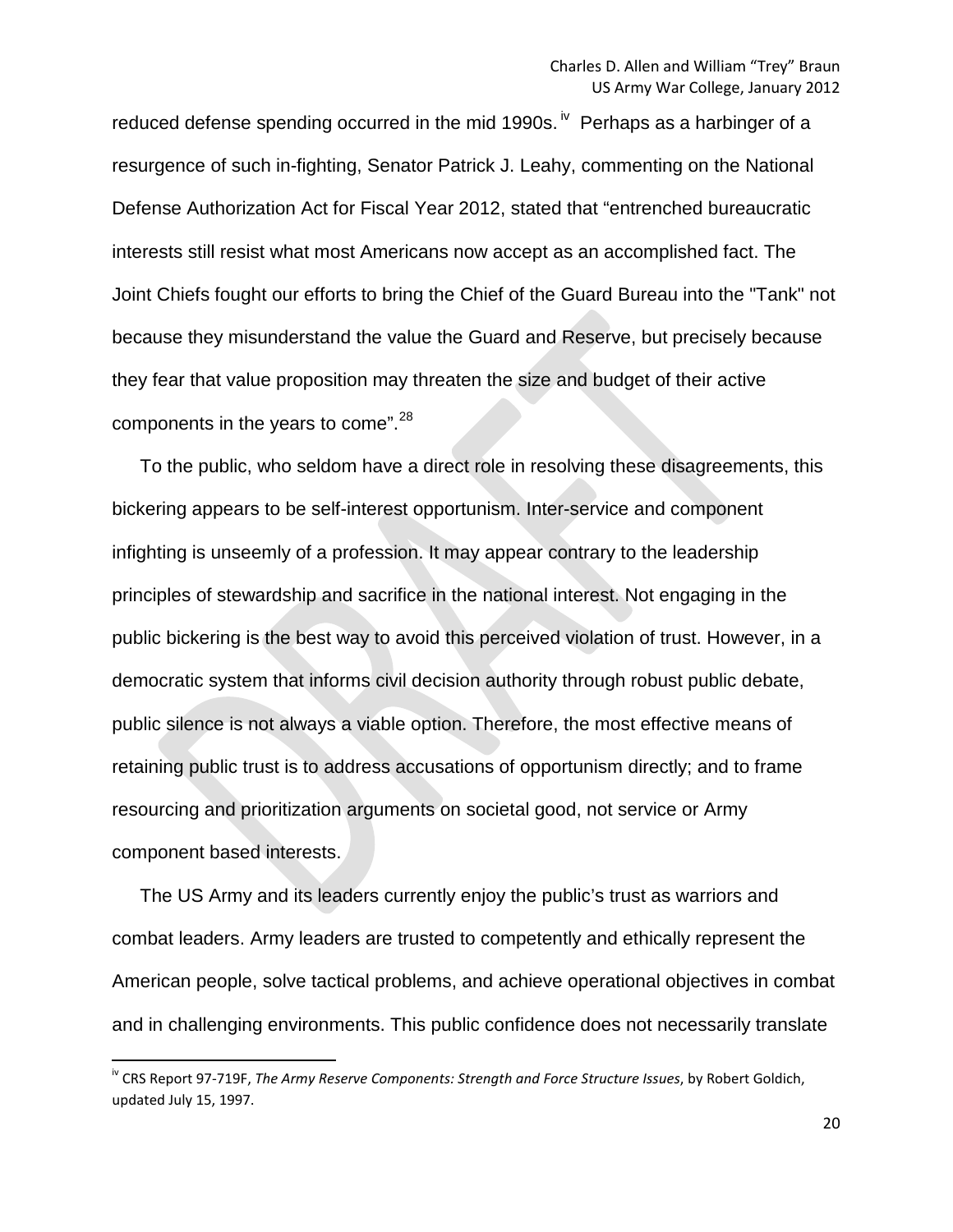to the domains of strategy-policy leadership<sup> $\vee$  $\vee$  $\vee$ </sup> or the strategic management of the enterprise, associated with the Army's institutional and Title 10 functions. <sup>[vi](#page-20-1)</sup>

The public's impression that Army's senior leaders are not strategic or that they lack the skills and knowledge to effectively manage the Army's bureaucracy may be disputed. Army leaders have made significant and effective changes to organization, training, recruiting, and modernization policies and programs, while engaging in two demanding theaters of war, and over the course of a decade. Nonetheless, the mistrust generating perception persists when it comes to strategy-policy level competence, and managing the complexity of the service title 10 responsibilities.

The Army's ethos and culture feed into this narrative of public distrust. During military operations, Army leaders seek the moral high-ground and focus efforts toward effectiveness over efficiency when it comes to decisions that put Soldiers at risk. Army culture lauds leadership and eschews management descriptors in its cultural idioms (e.g. performance appraisals, awards, citations, etc.). There is a cultural preference for 'the field' over 'the Pentagon' or 'TRADOC' assignments.

Army leaders are fluent in the language, imagery, and narrative necessary to explain Army doctrine and campaigns at the tactical and operational level. Yet they seem challenged when asked to offer a compelling land-power narrative to guide capabilities and resourcing decisions in the current policy-strategy debate. To assuage this confidence perception, senior leaders must develop a similar lexicon to engage

<span id="page-20-0"></span>l<br>v <sup>v</sup> See intro in Allen, C. D. and Gerras, S. J. (2009). Developing creative and critical thinkers. *Military Review, Nov-Dec,* pp. 77-83..

<span id="page-20-1"></span>vi See HASC Chair, Duncan Hunter's scathing remarks to LTG Joseph L. Yakovac, MG Buford C. Blount III and the acting Under Secretary of Defense (Acquisition, Technology and Logistics) the Honorable Michael W. Wynne, during a 21 April 2004 hearing before the HASC Committee on the Armed Services (Retrieved on 20 Dec 2011 from [http://www.archive.org/stream/performanceofdep00unit/performanceofdep00unit\\_djvu.txt\)](http://www.archive.org/stream/performanceofdep00unit/performanceofdep00unit_djvu.txt). At one point he told these soldiers "You guys can't tie your shoe laces!"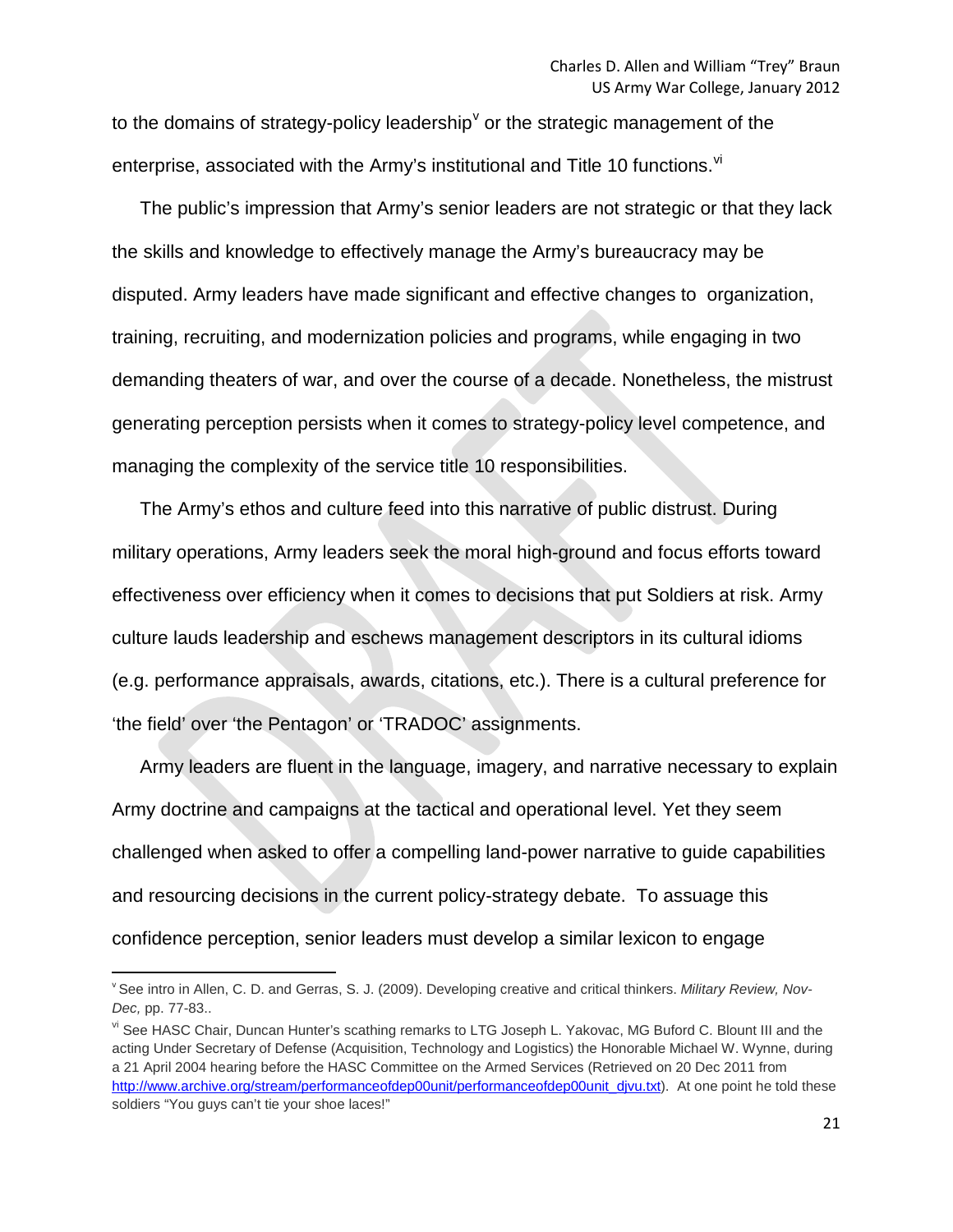effectively in policy and resource prioritization debates. These debates shape the way the Army will balance, link, and explain choices between force structure and risk, policy and strategy, modernization and sustainment programming, and active-reserve balancing choices, among other senior management imperatives. Kim (2005) suggests that "…declining competence of agency members, in response to increasing demands related to complex problems, causes distrust of government".<sup>[29](#page-31-24)</sup> To encourage the development of strategic management skills and knowledge, the Army Profession campaign should find ways to embrace the role strategic management plays in the language of the profession.

The Army's vulnerability to the predictability component of public trust is related to action horizons and strategic patience. Action horizons are the timelines in which leaders expect their actions to produce definitive results or trends. Army leaders are habituated to quick decisions and action horizons based on command tour lengths; but instituting strategic decisions for institutional change may require decades, not years. The strategic patience required to manage complexity has a corollary in the military mission sets of security cooperation, stability operations and security force assistance. Senior Army leaders appreciate the importance of patiently maintaining a strategic vision and adapting to meet operational requirements. Equally, leaders need to apply these same patience and adaptability to address institutional issues. Civilians have the authority to direct short-term actions based on austere resource conditions and political considerations outside the Army's professional jurisdiction. Yet Army senior leaders must maintain focus on the service's strategic vision (aligned with civilian policy and direction) and persist in the face of resource challenges. The Army Profession's senior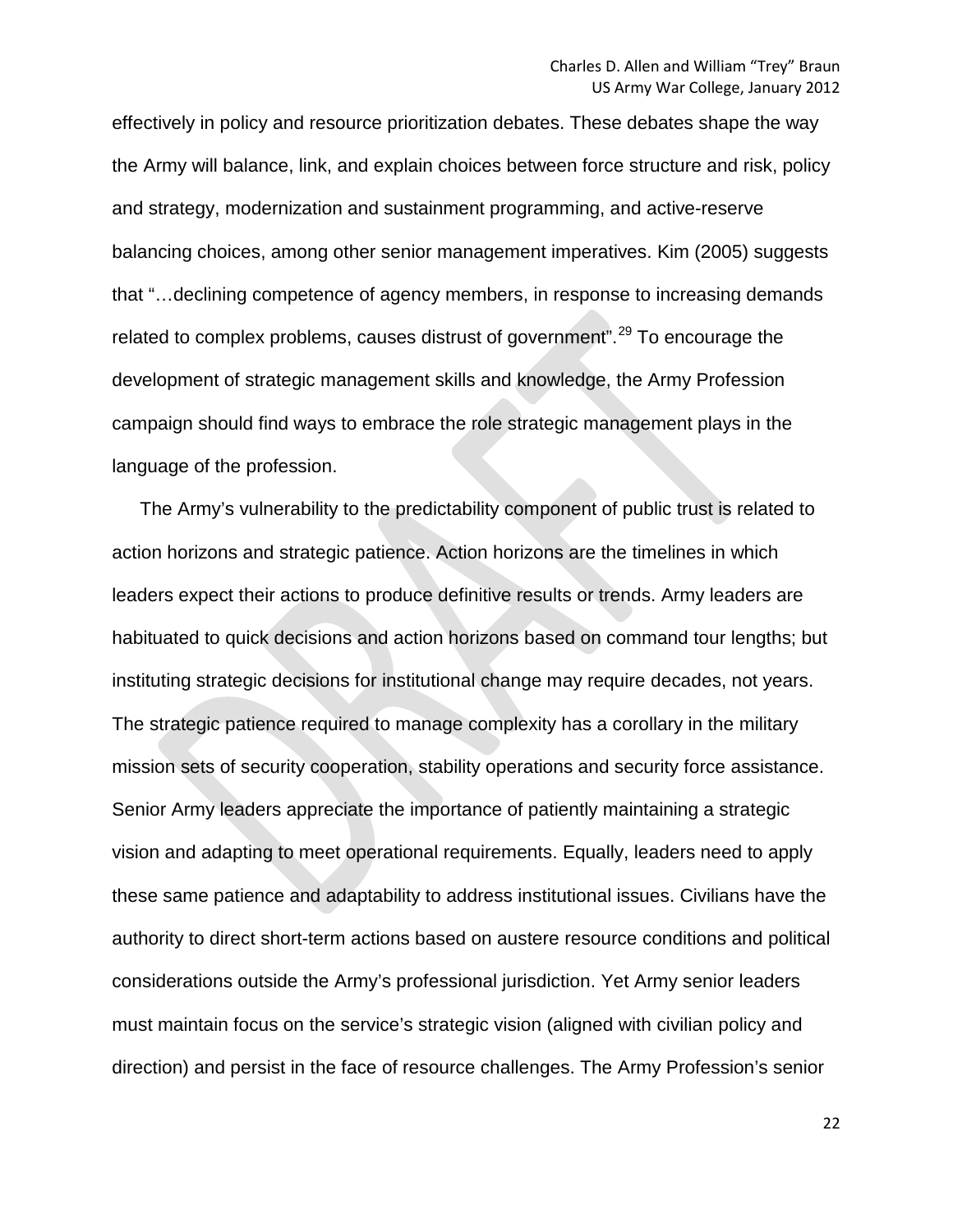leadership has a duty and stewardship obligation to clearly and publically present strategic risks associated with landpower management and employment, thereby informing civilian decision-making.

# **Conclusion**

Generally, the Army has a sustained tradition of trust at the individual and organizational levels while being held in high regard by the American public over the past decade. As with many other institutions, there is questioning of senior leadership within the hierarchy and bureaucracy. While trust may be a strategic advantage, it is fragile and the Army must guard against complacency. There are several areas of concern, which require constant vigilance to maintain internal and external trust of the Army and its leaders.

At the individual and organizational levels, trust concerns are associated with competency to lead and manage in garrison and home station functions. In operational theaters, junior leaders are empowered and expected to make decisions based on minimal guidance and under mission command intent with a wide range of duties and responsibilities. While deployed, they were held to accountability standards for people, equipment, and money in combat zones. In contrast, junior leaders may fear being stripped of their authority, autonomy, and freedom of action in the home station environment.

Institutional trust is related to perceptions of senior leader competence in managing service level processes and prioritization (personnel, training, acquisition/sustainment, family programs) for the force. These perceptions are particularly acute with the projected austere resource environment, impending end strength draw downs, and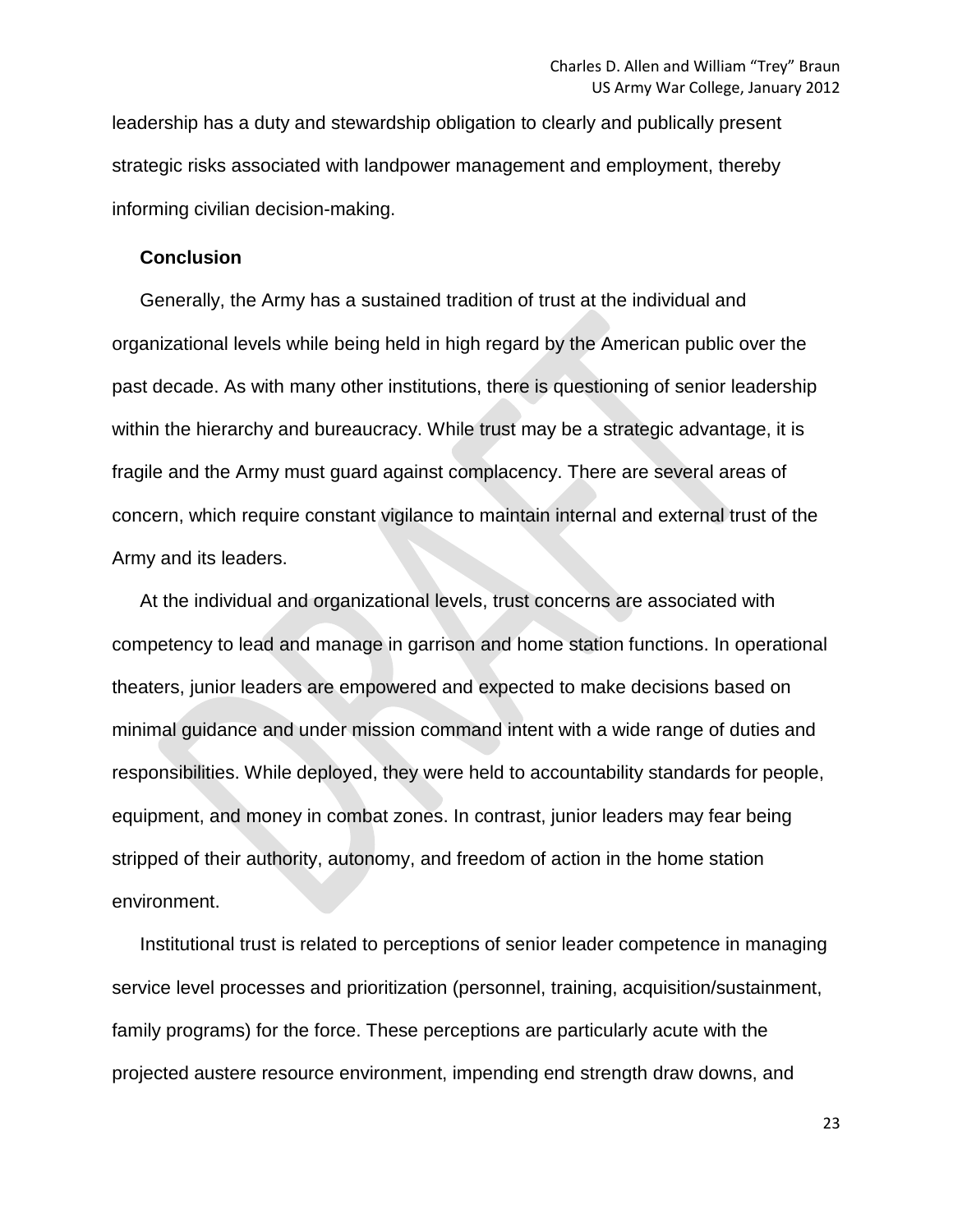program resourcing trade-offs. In the wake of resource prioritization decision by Army senior leader, soldiers may attribute untrustworthy motives to their choices, and perceive those choices as a breach of trust. This could occur during prioritization determinations that affect the treatment of those being separated from service, veteran care (especially wounded warriors), and budget cuts that sacrifice family programs and garrison quality-of-life.

Public trust is currently not an issue, as the Army is held in high esteem by the American public. It, however, is the most fragile echelon of trust, because it must accommodate a broad range of stakeholders and their interpretations of the behavior of Army leaders.

Potential areas of concern, exacerbated by the current economic environment and pending budget battles, include:

(a) The Army's capability to respond and defend national interests in a flexible and reliable way. (Competence and Predictability)

(b) Perceptions that the institution as self-serving, exploitive in cases of poor stewardship (fraud, waste, abuse, and mis-management), or not sharing the burden of the society at large. (Benevolence and Integrity)

### **Future Research**

Several areas are rich for further research to better understand, build and sustain trust of the Army Profession. We should seek better understanding of trust internal to the Army. Research efforts should assess and track the trust relationship among Army senior leaders and the other cohorts as the institution transitions from a deployed force at war to a training force in home station. Accordingly, evaluating the capability of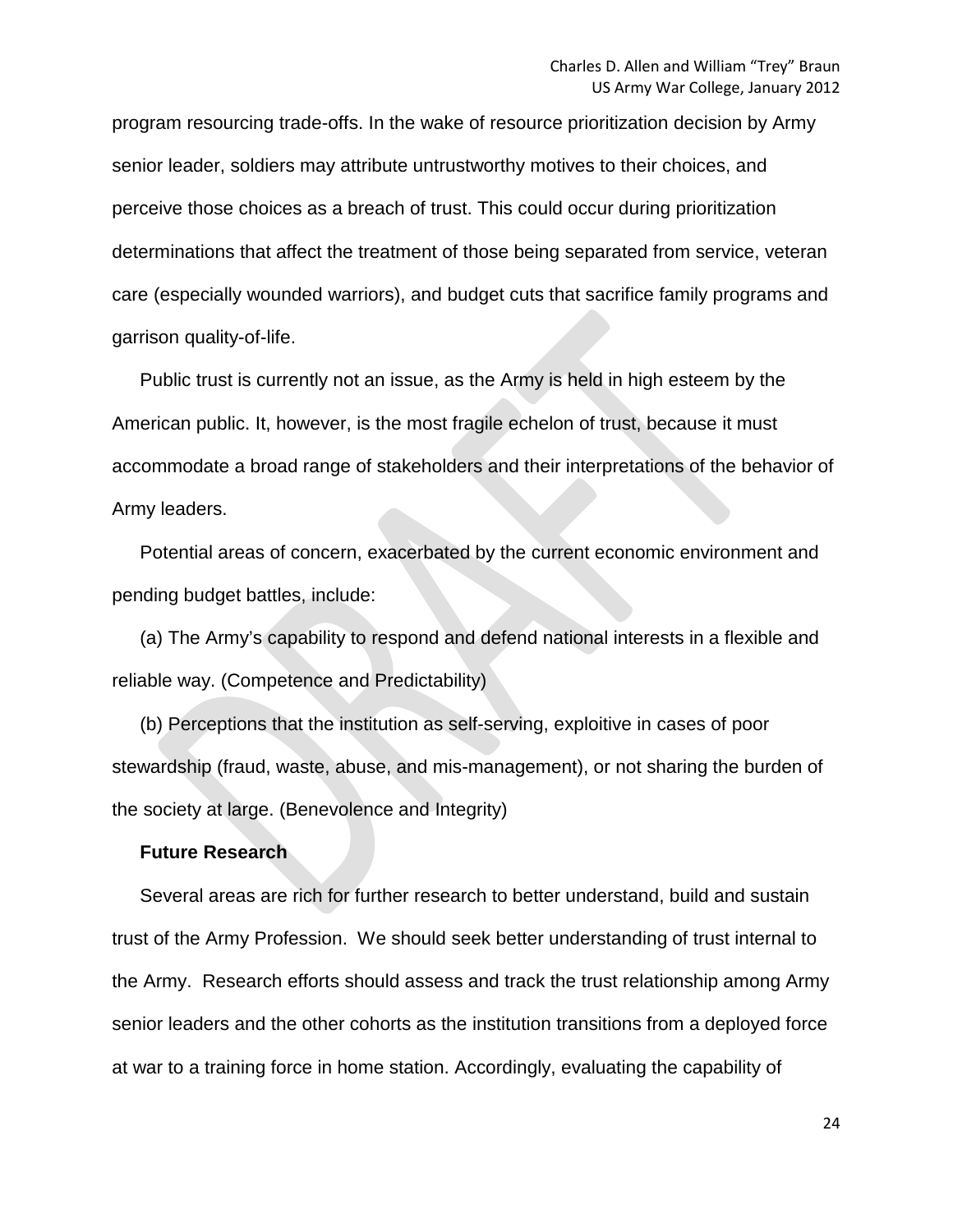professional military education systems to develop Army leader competency with strategic management of complex organization and Title 10 systems should be balanced with the emphasis on tactical and operational warfighting.

Additionally, research is required on the external trust phenomenon—the public trust of the Army Profession. Such research should include efforts to conduct surveys and analyze longitudinal trends in public trust. Necessarily, a cross-disciplinary approach would allow comparison and analysis of public trust trends across other domains (business organizations, civic bodies, government agencies, and other nations). Such research may provide insights for underlying processes and the antecedents of public trust in the military.

This paper is part of a year-long Army effort to study the Profession of Arms and evolved to examine the Army Profession with its many cohorts. The initial findings related to perceptions of trustworthiness from within the profession should inform Army senior leaders as they steward the force of the future. The detailed examination of trust with the Army's external stakeholders—public trust—is equally important for senior leader. The paper attempted to identify the opportunities and challenges related to trust as the Army seeks to provide enterprise leadership for the years ahead.

The goal should be an Army comprised of members who trust in one another and in the institution's ability to serve the Nation while caring for its people—both of these objectives are essential if the Army is to "serve the American people, protect enduring national interests, and fulfill the Nation's military responsibilities."<sup>[30](#page-31-25)</sup> We want the US Army to reflect a profession trusted by soldiers and civilian members, civilian officials, the American society, and the international community.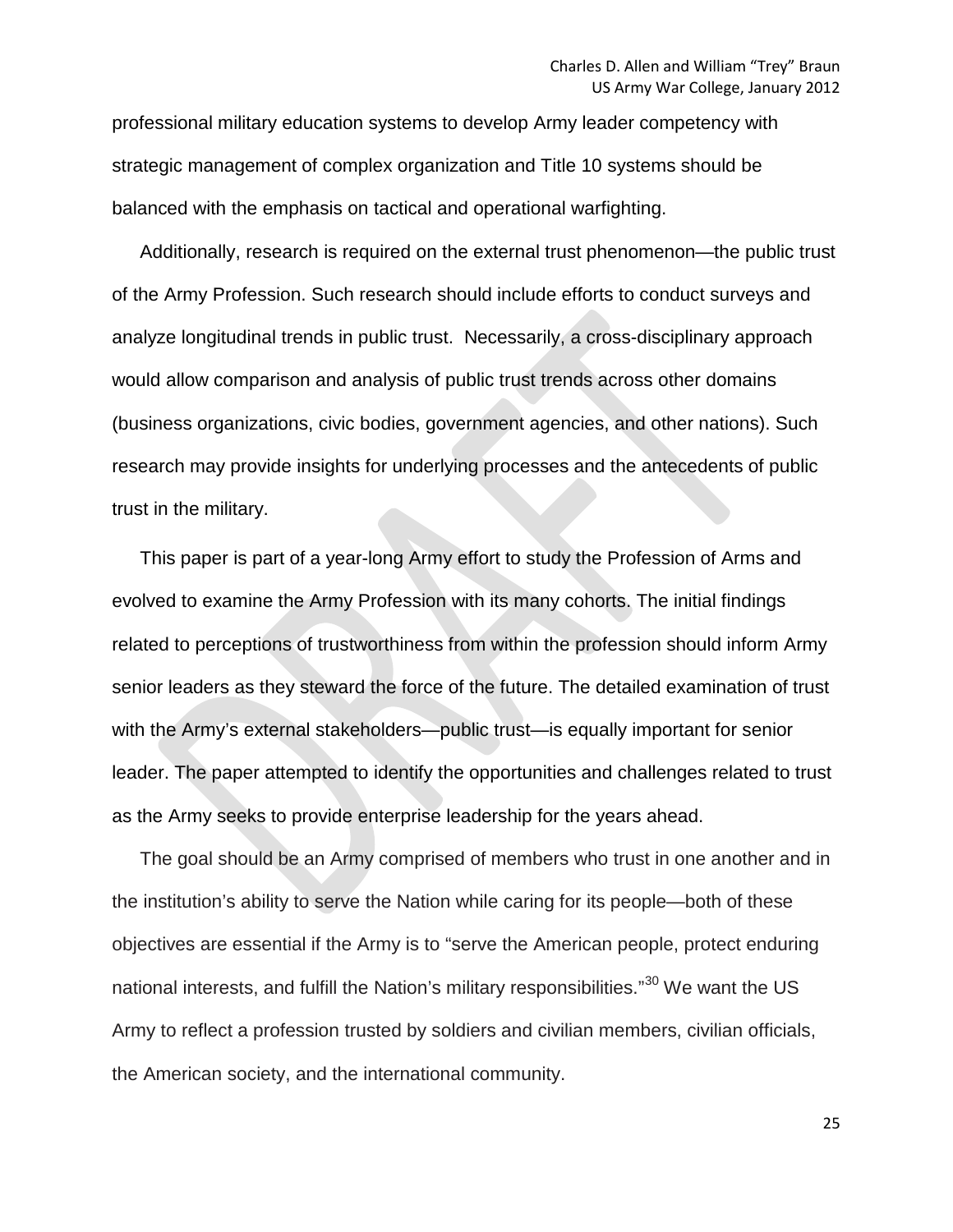26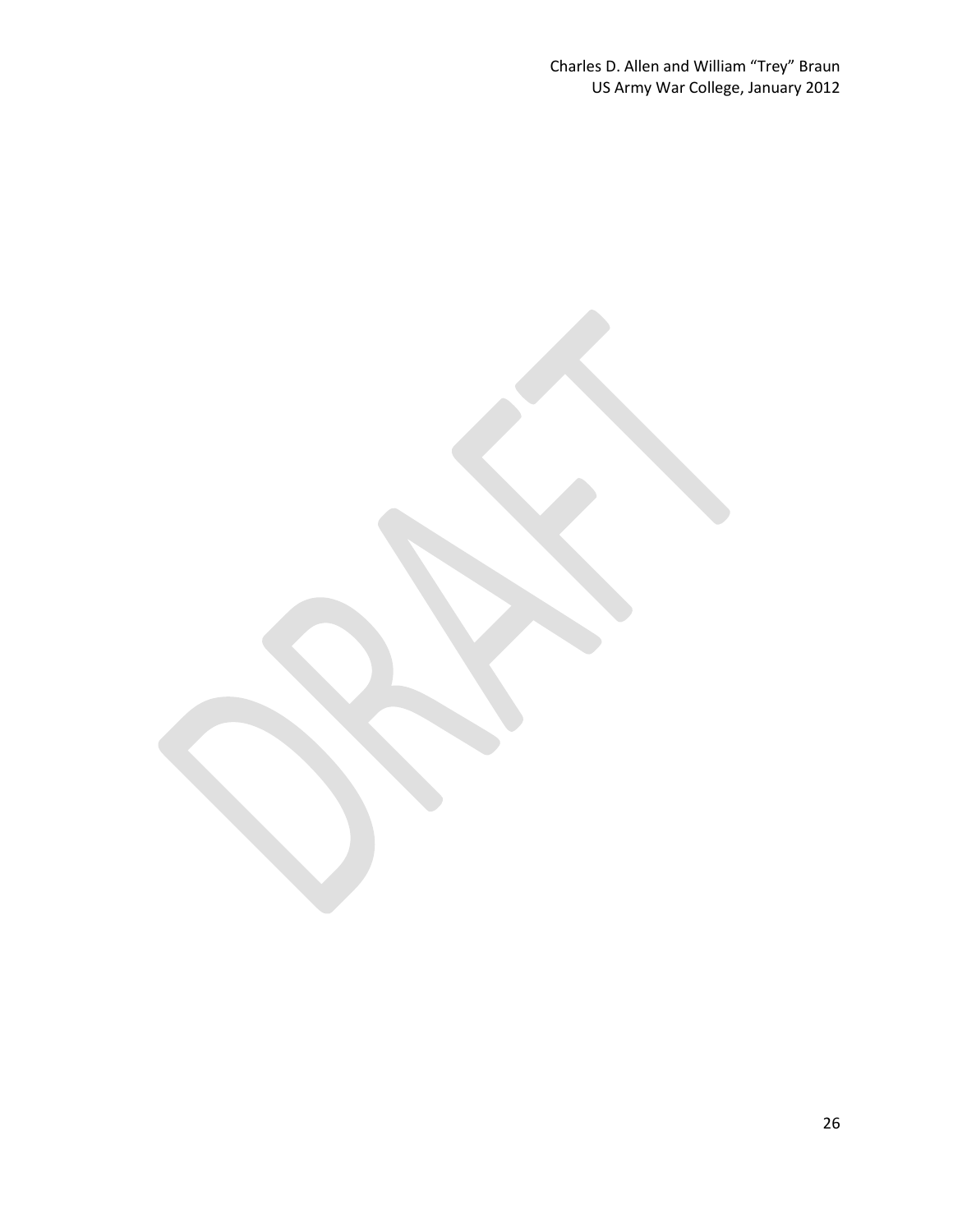# **Works Cited**

(2002). *Army Training and Leader Development Panel (Officer).* Fort Monroe, Va: U.S. Army Training and Doctrine Command.

Associated Press. (24, November 2007). *Iraq War Contract Scandal Widens*. Retrieved September 3, 2011, from Military.com: http://www.military.com/NewsContent/0,13319,156902,00.html

Bacon, P. (2006, April 16). *The Revolt of the Generals*. Retrieved September 3, 2011, from Time: http://www.time.com/time/printout/0,8816,1184048,00.html

Cooper, C. A., Knotts, H. G., & Brennan, K. M. (2008). The importance of trust in government for public administration: The case of zoning. *Public Administration Review, 68:3* , 459-468.

Demspey, M. E. (2011, June 14). Memorandum for. Washington, DC: Department of the Army.

Department of the Army. (2005). *The Army, Field Manual 1.* Washington, DC: Department of the Army.

Dirks, K. L., & Skarlicki, D. P. (2004). Trust in leaders: existing research and emerging issues. In R. M. Kramer, & K. S. Cook, *Trust and distrust in organizations: Dilemmas and approaches* (pp. 21-40). New York: Russell Sage Foundation.

Edmondson, A. C. (2004). Psychological safety, trust, and learning in organizations: A group-level lens. In R. M. Kramer, & K. S. Cook, *Trust and distrust in organizations: Dilemmas and approaches* (pp. 239-272). New York: Russell Sage Foundation.

*Gallup.* (2011, June 9-12). Retrieved October 8, 2011, from Confidence in Institutions (PDF): http://www.gallup.com/poll/148178/confidence-institutions-pdf.aspx

Hardin, R. (1998). Trust in Government. In V. A. Braithwaite, & M. Levi, *Trust and governance* (pp. 9-27). New York: 1998.

Hastings, M. (2010, July 8-22). *The Runaway General*. Retrieved September 3, 2011, from Rolling Stones Politics: http://www.rollingstone.com/politics/news/the-runaway-general-20100622?print=true

Jones, G. R., & George, J. M. (1998). The experience and evolution of trust: Implications for cooperation and teamwork. *Academy of Management Review* , 531-546.

Kim, S.-E. (2005). The role of trust in the modern administrative state: An integrative model. *Administration and Society, 37:5* , pp. 611-635.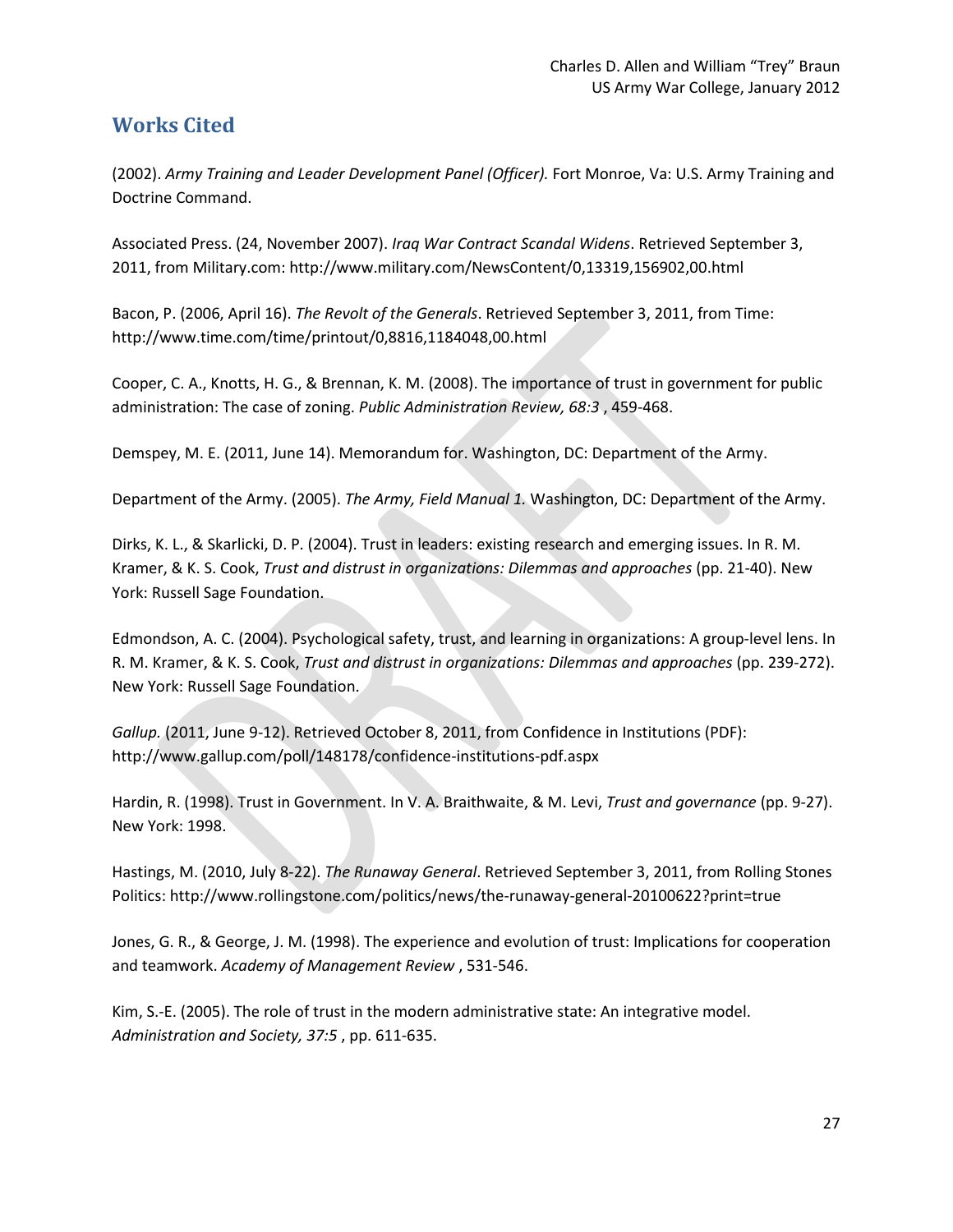Kouzes, J. M., & Posner, B. Z. (2011). Introduction -- On Credibility and the Restoration of Trust and Confidence. In *Credibility : How Leaders Gain and Lose It, Why People Demand It, 2nd Edition.* San Francisco: Jossey-Bass.

Kramer, R. M., & Cook, K. S. (2004). *Trust and distrust in organizations: Dilemmas and approaches.* New York: Russell Sage Foundation.

Lacquement, R. (2005). Mapping Army Profession Expertise and Clarifying Jurisdictions of Practice. In D. M. Snider, & L. J. Matthews, *The Future of the Army Profession, 2d edition* (pp. 213-235). Boston: McGraw Hill.

Leahy, P. J. (2011). Sen. Leahy issues statement on final passage of national defense authorization act for Fiscal Year 2012. *US Federal News Service.* Washington, D.C: HT Media Ltd.

*National Leadership Index*. (2010, Oct). Retrieved April 2, 2011, from Harvard Kennedy School The Center for Public Leadership:

http://www.centerforpublicleadership.org/index.php?option=com\_content&view=article&id=355&Item id=87

Odierno, R. T. (2011, September 7). Initial Thoughts -- Chief of Staff, U.S. Army. Washington, DC: Office of the Chief of Staff, Department of the Army.

Popkins, S. L. (1994). *The reasoning voter: Communication and persuasion in presidential campaigns, 2d edition.* Chicago: University of Chicago.

Poppo, L., & Schepke, D. J. (2010). Repairing public trust in organizations. *Corporate Reputation Review,13:2* , 124-141.

Priest, D., & Hull, A. (2007, February 18). *Soldiers Face Neglect, Frustration At Army's Top Medical Facility*. Retrieved September 3, 2011, from The Washington Post: http://www.washingtonpost.com/wp-dyn/content/article/2007/02/17/AR2007021701172.html

Puranam, P., & Vanneste, B. S. (2009). Trust and governance; Untangling a tangled web. *Academy of Management Review* , 11-31.

Rocke, M. D. (August 1992). Trust: The cornerstone of leadership. *Military Review* , 30-40.

Rousseau, D. M., Sitkin, S. B., & Camerer, C. (1998). *S. B. , R. S. Burt, and C. Camerer, "Not so different after all: A cross-discipline view of trust," Academy of Management Review* , 393-404.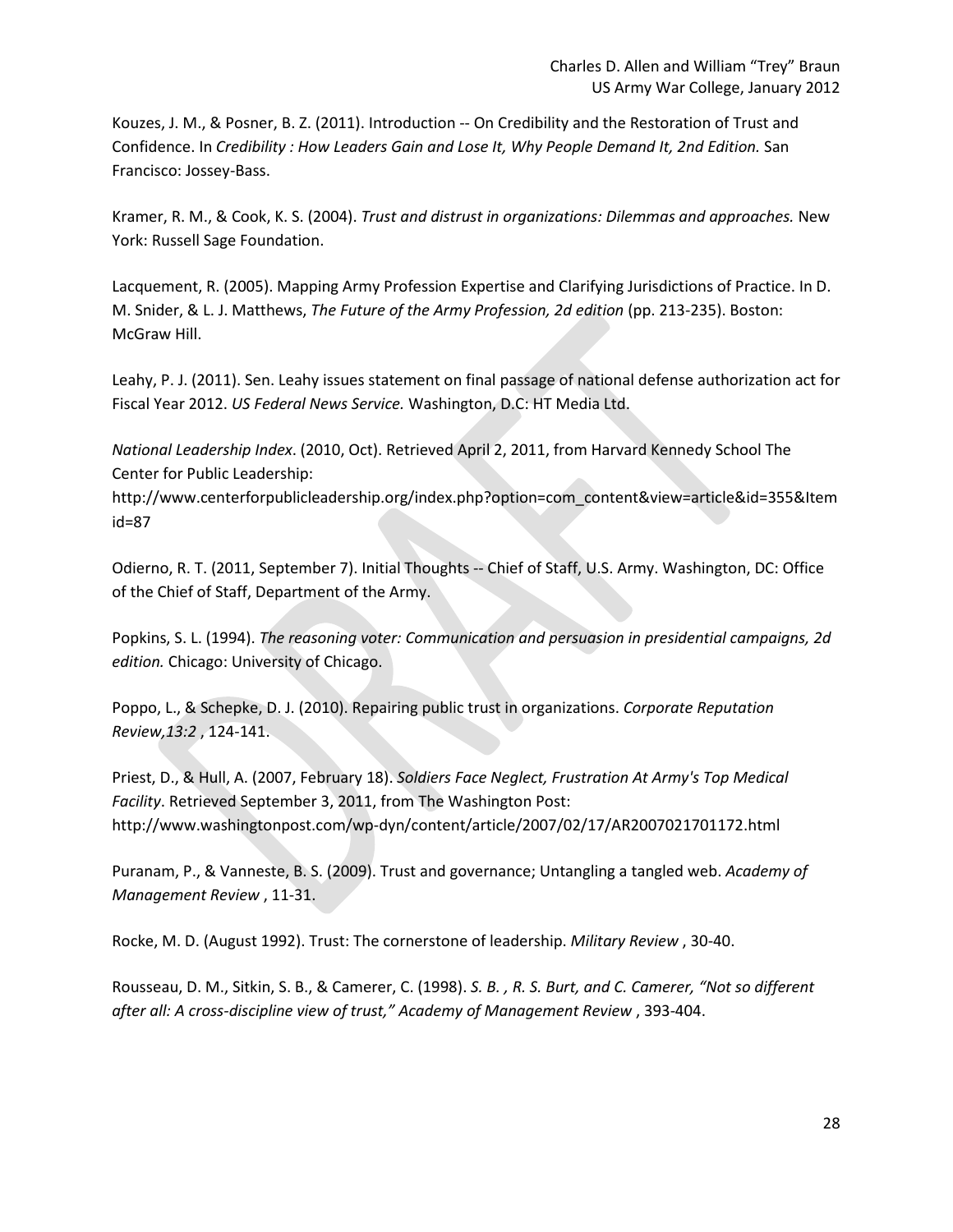Shanker, T. (2004, March 21). *The Struggle for Iraq: The Military; 6 G.I.'s in Iraq Are Charged With Abuse Of Prisoners*. Retrieved September 3, 2011, from New York Times World: http://www.nytimes.com/2004/03/21/international/middleeast/21IRAQ.html

Snider, D. M. (2011). Once Again, The Current Challenge to the US Army: To Remain a Military Profession. West Point, NY: Working paper.

Steele, J. P. (June 2011). *Antecedents and consequences of toxic leadership in the U.S. Army: A two year review recommended solutions.* Fort Leavenworth, KS: Center for Army Leadership, U.S. Army Combined Arms Center.

Steele, J. P. (2011). *Army Trust: A Multistudy and Multifaceted Review.* Fort Leavenworth, KS: Center for Army Leadership.

Tan, M. (2011, May 23). Leading vs Leaving: Lack of development up the chain prompts many soldiers to get out. *Army Times* , pp. 16-17.

Tan, M., & Gould, J. (2011, August 2). Toxic Leadership: Army wants to rid top ranks of toxic leaders. *Army Times* .

The Profession of Arms. (2010, December 8). Fort Montroe, VA: US Army Training and Doctrine Command.

(1970). *USAWC Study of Professionalism.* Carlisle, PA: U.S. Army War College.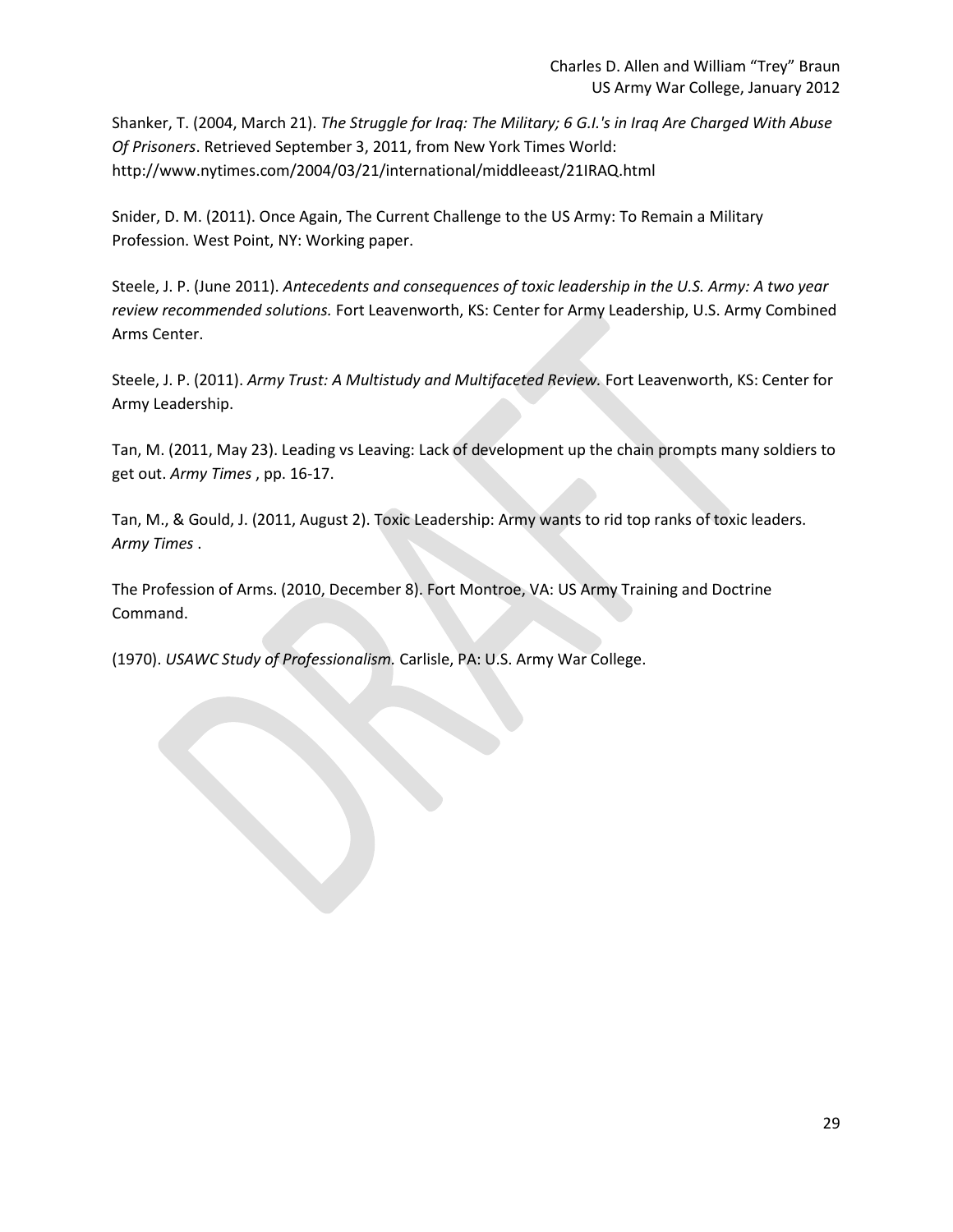

Figure 1. The Army Profession

<sup>1</sup> Mark D. Rocke. "Trust: The cornerstone of leadership." *Military Review,* (August 1992), 30-40.

 $<sup>2</sup>$  Rocke, 33.</sup>

 $\overline{\phantom{0}}$ 

<sup>3</sup> Raymond T. Odierno. Initial Thoughts – Chief of Staff, Army. (Washington, DC; Office of Chief of Staff, Department of the Army, 2011, September 7).

<sup>4</sup> *The Profession of Arms*. (Fort Monroe ,VA: US Army Training and Doctrine Command 2010, December 8).

<sup>5</sup> Phanish Puranam and Bart Vanneste. "Trust and governance; Untangling a tangled web." *Academy of Management Review*, (2009), 11-31.

<sup>6</sup> Denise M. Rousseau, Sim. B. Sitkin, Ronald S. Burt and Colin. Camerer. "Not so different after all: A cross-discipline view of trust," *Academy of Management Review*, (1998), 393-404.

 $7$  Gareth R. Jones and Jennifer M. George. "The experience and evolution of trust: Implications for cooperation and teamwork." *Academy of Management Review*, (1998). 531-546.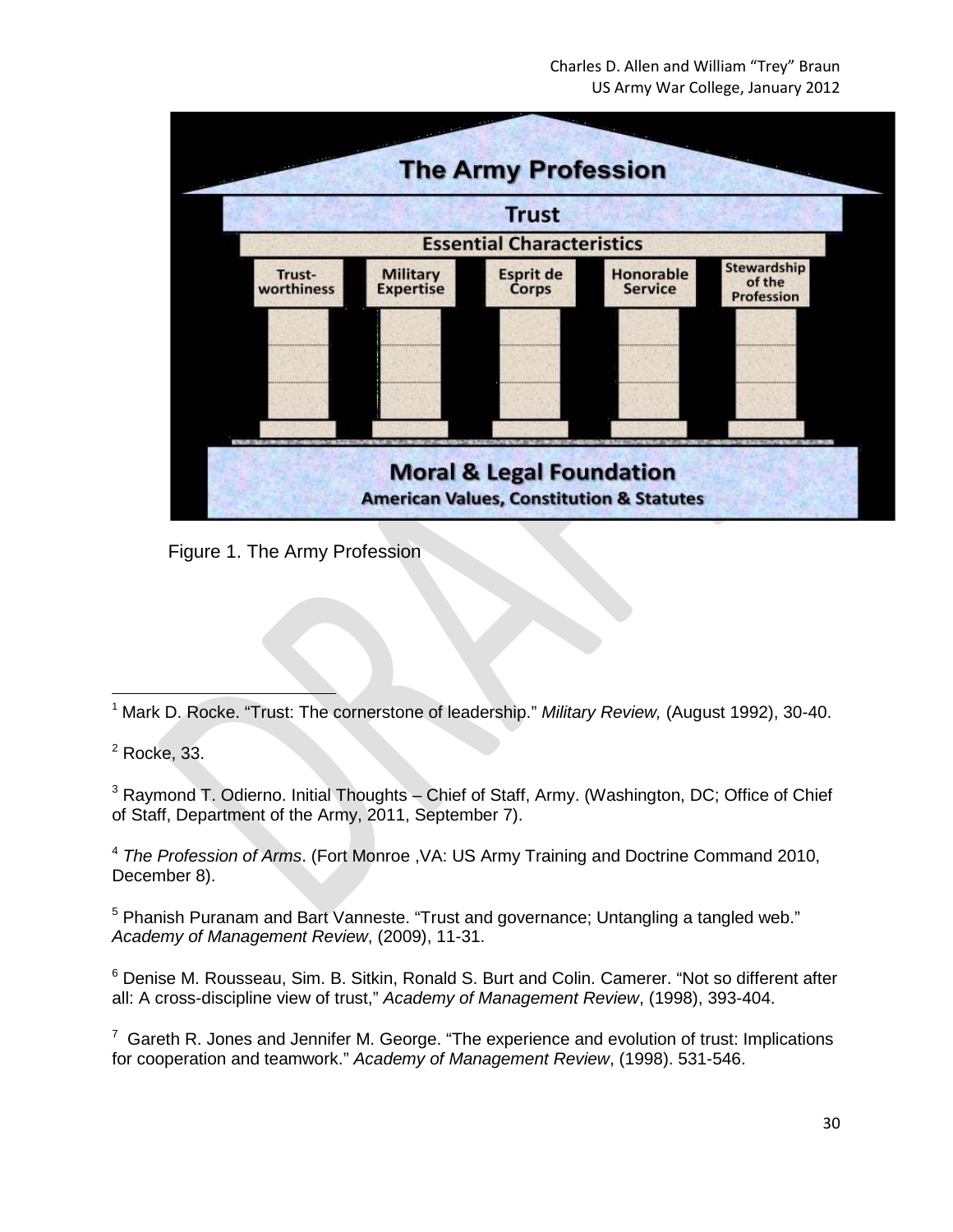<sup>8</sup> Kurt. L. Dirks and Daniel P. Skarlicki. "Trust in leaders: existing research and emerging issues." In R. M. Kramer, & K. S. Cook, *Trust and distrust in organizations: Dilemmas and approaches*, (New York: Russell Sage Foundation, 2004), 21-40.

 $\overline{\phantom{0}}$ 

 $9$  See article on the call for the firing of Defense Secretary Rumsfeld by retired general officers Perry Bacon. *The Revolt of the Generals*. (2006, April 16). Retrieved September 3, 2011, from Time:<http://www.time.com/time/printout/0,8816,1184048,00.html> and about the firing of a senior officer by Michael Hastings,(2010, July 8-22). *The Runaway General*. Retrieved September 3, 2011, from Rolling Stones Politics: http://www.rollingstone.com/politics/news/the-runawaygeneral-20100622?print=true.

10 Dana Priest and Anne Hull. *Soldiers Face Neglect, Frustration At Army's Top Medical Facility*. (2007, February 18). Retrieved September 3, 2011, from The Washington Post: [http://www.washingtonpost.com/wp-dyn/content/article/2007/02/17/AR2007021701172.html;](http://www.washingtonpost.com/wp-dyn/content/article/2007/02/17/AR2007021701172.html) Tom Shanker. *The Struggle for Iraq: The Military; 6 G.I.'s in Iraq Are Charged With Abuse Of Prisoners*. (2004, March 21). Retrieved September 3, 2011, from New York Times World: [http://www.nytimes.com/2004/03/21/international/middleeast/21IRAQ.html;](http://www.nytimes.com/2004/03/21/international/middleeast/21IRAQ.html) and Associated Press.. *Iraq War Contract Scandal Widens*. (24, November 2007) Retrieved September 3, 2011, from Military.com: http://www.military.com/NewsContent/0,13319,156902,00.html

<sup>11</sup> James M. Kouzes and Barry Z. Posner. "Introduction -- On Credibility and the Restoration of Trust and Confidence". In *Credibility : How Leaders Gain and Lose It, Why People Demand It, 2nd Edition.* (San Francisco: Jossey-Bass, 2011).

<sup>12</sup> Elihu Root. "The Army War College, Address at the Laving of the Cornerstone, Washington, D.C., February 21, 1903," and "The Army War College, Address at the Dedication, November 9, 1908," in *The Military and Colonial Policy of the United States: Addresses and Reports by Elihu Root (1916)*, collected and ed. Robert Bacon and James Brown Scott (Cambridge, MA: Harvard University Press, 1916), 121-29.

<span id="page-30-2"></span><span id="page-30-1"></span><span id="page-30-0"></span><sup>13</sup> Richard Lacquement. "Mapping Army Profession Expertise and Clarifying Jurisdictions of Practice." In D. M. Snider, & L. J. Matthews, *The Future of the Army Profession, 2d edition* (pp. 213-235), (Boston: McGraw Hill, 2005).

<span id="page-30-3"></span><sup>14</sup> James P. Steele. *Antecedents and consequences of toxic leadership in the U.S. Army: A two year review recommended solutions.* (Fort Leavenworth, KS: Center for Army Leadership, June 2011) U.S. Army Combined Arms Center.

<sup>15</sup> *USAWC Study of Professionalism.* (Carlisle, PA: U.S. Army War College, 1970) and *Army Training and Leader Development Panel (Officer).* (Fort Monroe, Va: U.S. Army Training and Doctrine Command, 2002).

<sup>16</sup> James P. Steele. *Army Trust: A Multistudy and Multifaceted Review.*( Fort Leavenworth, KS: Center for Army Leadership, 2011).

17 *Gallup.* (2011, June 9-12). Retrieved October 8, 2011, from Confidence in Institutions (PDF): <http://www.gallup.com/poll/148178/confidence-institutions-pdf.aspx> and *National Leadership*